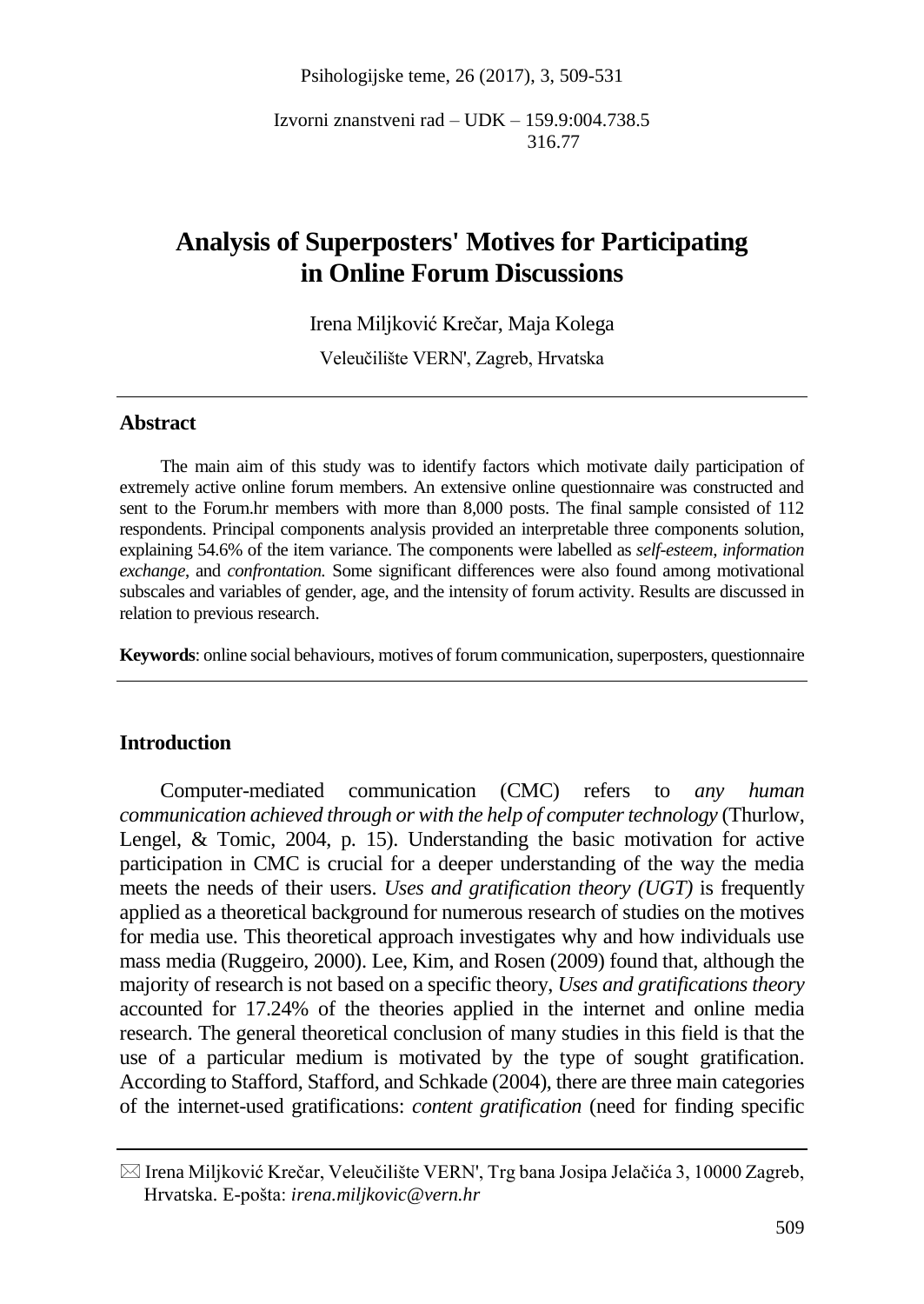information), *process gratification* (gratification from the experience of purposeful navigating or randomly browsing the internet), and *social gratification* (forming and deepening social ties). Although results of many studies fall under this rough categorization, it seems that they heavily depend on the type of media under investigation, sample of participants and applied measures.

For example, Papacharissi and Rubin (2000) constructed a 27 items internet motives scale (in general) and administered it to a sample of 279 college students. The factor analysis revealed five factorsinterpreted as: *interpersonal utility* (the most salient one), *pass time, information seeking, convenience,* and *entertainment.* While the most motives correlated moderately, further investigation showed that the information seeking was the strongest motive for participants who were more financially secure, satisfied with life and comfortable with approaching others in an interpersonal context. On the other hand, those participants who avoided face-to-face interaction, or found it to be less rewarding, who were less satisfied with their lives and who felt less valued in their face-to-face communication used the internet as a functional alternative to interpersonal communication. Furthermore, using the internet for interpersonal utility and for information seeking was negatively related.

Korgaonkar and Wolin (1999) also constructed a 41-item scale measuring motivation for the use of web. The scale was applied to 401 consumers. The factor analysis yielded 7 factors: *social escapism* (web as a mean for escaping the reality), *gaining information, interactive control motivation* (the freedom to choose among various contents), *socialization,* and *economic motivation* (the remaining two are related to the web usage security and are not relevant in this context). The dependent variables in this research were the purpose (overall usage, personal and business usage, and shopping usage) and the amount of time spent online. All of the listed five factors proved to be significantly and positively related to the amount of time spent online. Moreover, heavier users of the web for private purposes were participants of younger age, less educated and with lower incomes.

Price, Leong, and Ryan (2005) conducted a research on motives of social internet use, on a sample of 270 university students. They applied a 26-item scale. The factor analysis provided three interpretable factors labelled as: *information exchange factor* (as the most salient one), *time and entertainment factor*(performing social internet activities by passing time), and *altruism factor* (the least salient one). The authors tested gender differences and found that males were more likely to use social internet for the purpose of passing time and entertainment, while for females the altruism factor was significantly more present.

Leung (2013) also investigated the underlying structure of motivation for generating content using social media (Facebook, blogs and forums). The total of 596 participants was tested with 23-item scale. The exploratory factor analysis yielded five factors: *social and affection needs* (showing others encouragement, sharing interest, views, and thoughts), *venting negative feelings* (to voice discontent, get anger off one's chest, and fight back against something unfair),*recognition needs*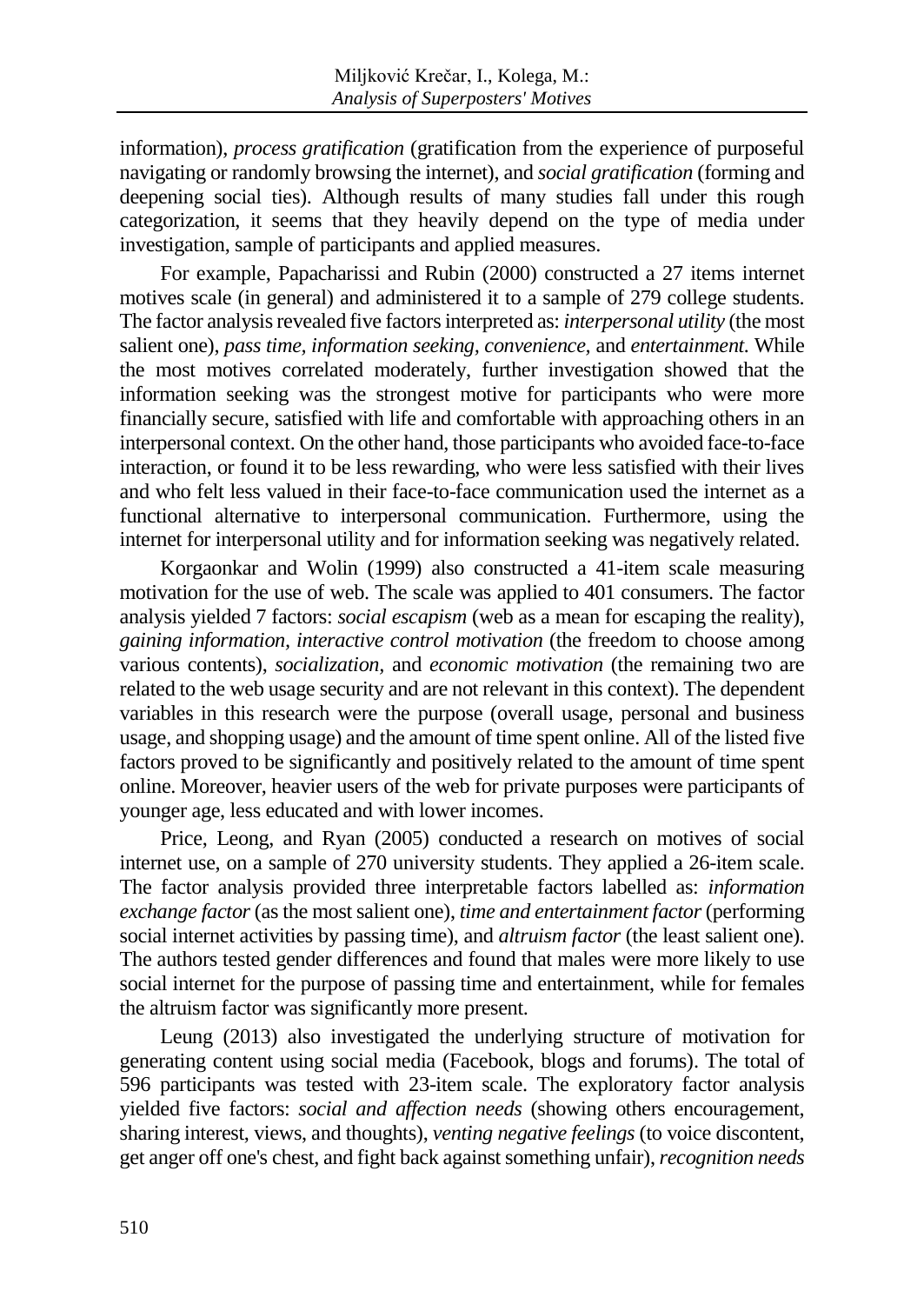(to promote or publicize their expertise, establish their personal identity, and gain respect and support), *entertainment needs* (for fun, entertaining, relaxing, and pastime activity) and *cognitive needs* (to broaden one's knowledge base and to refine one's thinking). The usage of all three social media proved to be significantly correlated with social/affective needs, entertainment, and recognition needs. On the other hand, venting negative feelings and cognitive needs were more related to the use of forums. The latter was explained by the fact that in forums users communicate anonymously and in a more asynchronous fashion. Also, the variety of topics allows them to learn from reading others' posts. As for the entertainment usage of forums, results show that it is more present with the young and the less educated participants.

As opposed to other social media, forums are specific as they allow online discussions about an enormous variety of topics with people from all around the world. They can serve as an effective learning tool (Hernández-Ramos, 2004; Keeler & Horney, 2007; Palmer, Holt, & Bray, 2008; Thomas, 2002), influential source of consumer information (Cheung, Lee, & Rabjohn, 2008; Pitta & Fowler, 2005) and facilitate expression of political attitudes (Malaspina, 2013; Wojcieszak & Mutz, 2009).

The latter can be mostly attributed to the forum's anonymity, i.e. no one knows the true identity of participants - who they are, what they look like and where they are from. Anonymity also makes people more open in sharing negative thoughts online. Lapidot-Lefler and Barak (2012) found that the lack of eye-contact was the major contributor to the negative effects of online disinhibition. When forum participants get offended they can offend back, if they get criticized they can find other like-minded, or shut down their account and create another one. On the other hand, forum moderators take care that highly offensive posts are deleted (as well as the repeatedly offensive users), so permanent negative social consequences (as cyberbullying or unfriending on social networks) are less present and less intense in forum communication.

Woong Yun and Park (2011) point out that forum anonymity can eliminate the fear of isolation, a psychological state in which people are afraid of being psychologically or socially sanctioned for expressing an unpopular opinion. These authors found a difference in the level of the fear of isolation between posters and lurkers, concluding that people with low fear of isolation were more likely to post. Consequently, that increases the number of majority opinion postings on the forum and minority opinion becomes less and less visible. However, opportunities of broader reach to similar-minded individuals make forums beneficial for different stigmatized groups of people including HIV/AIDS patients (Graffigna & Bosio, 2008), anorexia patients (McCormack & Coulson, 2009), people with autism (Brownlow, 2007), stigmatised illness of a psychiatric nature (Berger, Wagner, & Baker, 2005; Horgan & Sweeney, 2010), disabilities (Seymore & Lupton, 2004), suicide intentions (Barack, 2007), cancer patients (Seale, Ziebland, & Charteris-Black, 2006), etc. Through online forums, those individuals that usually make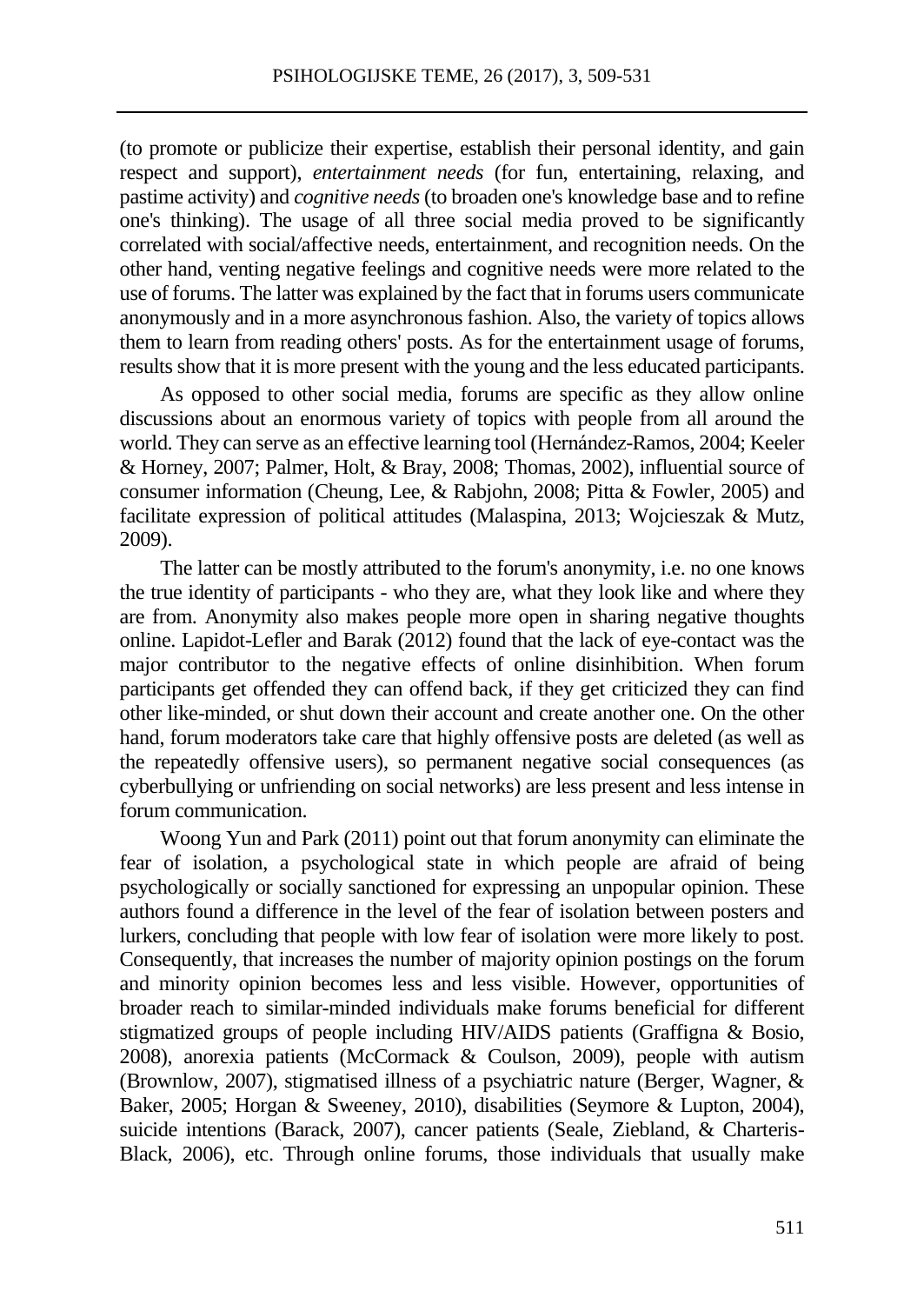minority in their own live surroundings, can share experiences and get emotional support in a safe environment. Kummervold et al. (2002) emphasize that majority of mental health forum participants preferred talking about personal problems online and around half of them did not discuss these problems offline.

Finfgeld (2000) identified the main advantages and disadvantages of online support groups. The global accessibility of sites, 24-hour access, anonymity and reduction of social cues (age, race etc.) are, surely, great advantages. The most commonly reported disadvantages were the lack of nonverbal communication and the level of information accuracy.

Another insight into forum-user point of view is given in the research by Rojo and Ragsdale (1997). They conducted a quantitative study of 187 forum participants and additional qualitative study of 12 participants, in order to determine patterns of forum use. Participants showed three modes of forum use. The first one, called *fishing for information mode* was the most preferred but the least involved mode. Forums are seen as sources of information and updates in a field or interests, but participants rarely contribute and if they do they provide factual or experience related information. The second is called *enjoying debate mode*, and although the majority of interviewees only lurk forum discussions, a few approach the forums as an interactive medium that allows them to express their views, read other people's views, and argue ideas with others. The third mode is called *social networking mode*, which, as the name suggests, assumes approaching the forums as an interactive medium that allows meeting other people and building and keeping social contacts. Although the three modes can coexist, only a few participants found the latter mode present.

Graham and Wright (2013) state that in online forum settings, in general, there is a highly active minority, and that their engagement could follow the 1/9/90 rule, which predicts that only 1% of users of a forum actually post, with 90% lurking (viewing without posting) and 9% editing. Although lurking is also beneficial for those who may not feel ready to participate, it is interesting who the posters are and what their motivation to create content and share knowledge through online forums is. Graham and Wright also point out that although there are many typologies of forum participation (e.g. *trolls*, *experts*, *information seekers*, *opinion leaders* and *repliers*), almost none of them address the volume of participation. So they propose a categorization of the so-called *superparticipants*, the ones who participate above the average, either by starting at least 200 new topics (so-called *agenda-setters*) or by posting within existing ones with more than 2,000 posts, on a forum with over a 100,000 messages (so-called *superposters*). The third group of superparticipants consists of moderators and facilitators, who can have either formal or informal role, and can be either paid professionals or recruited from within forum participants on a voluntary basis. In their more recent work, Graham and Wright (2014) state that, given the visibility and impact superposters could have in forum communities, as a subpopulation they are largely under-investigated. This is on the one hand related to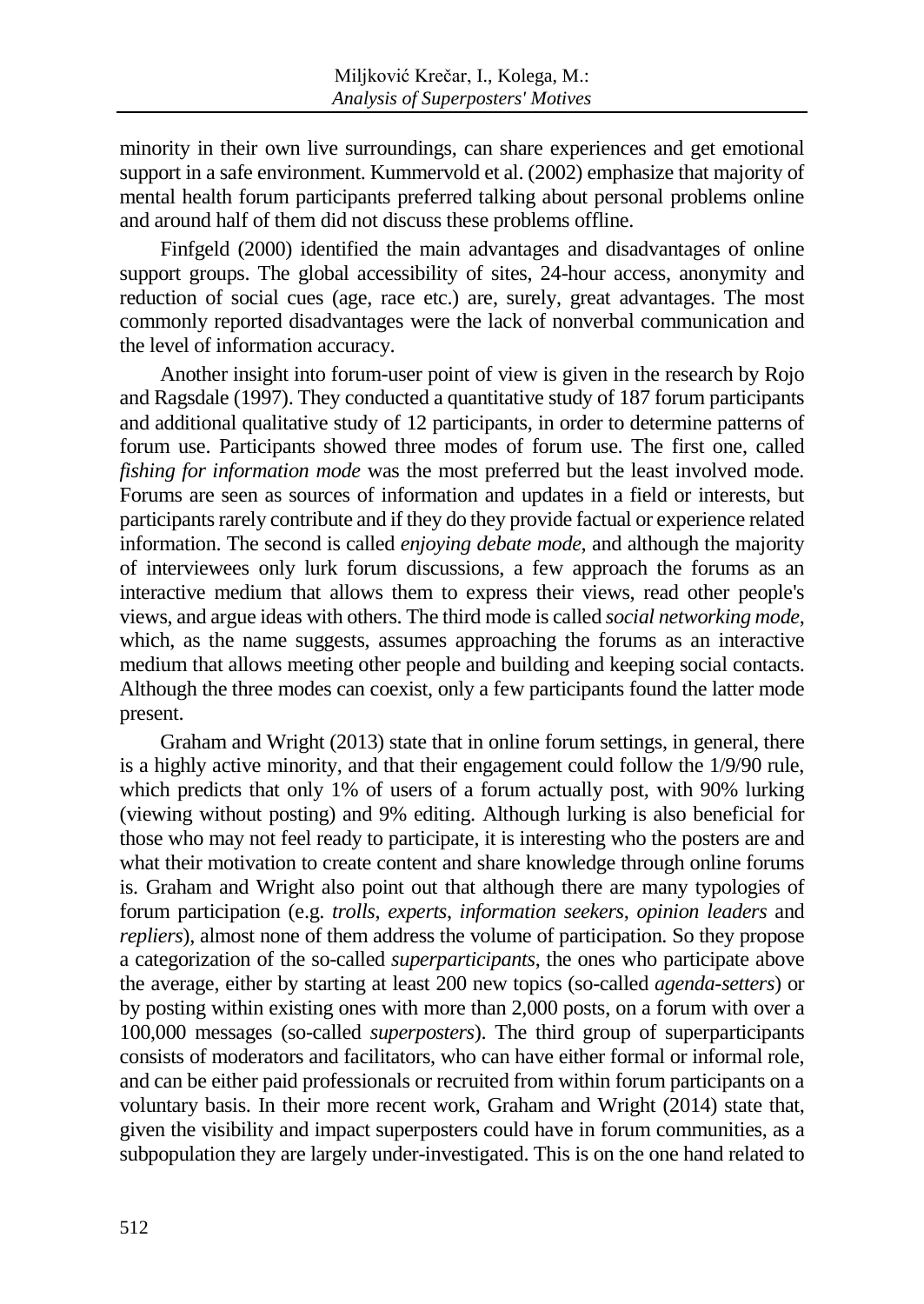the fact they are hard to get to, and on the other to the negative impression they might make, being labelled as a negative forum phenomenon, or over-dominating individuals, who aggravate equal participation of others. Based on their analysis of 25 superposters, Graham and Wright (2014) point out that superposters can also contribute forum discussions positively, through three groups of behaviour: *consultative and supportive* (advise giving, offering help), *pedagogical* (informing, clarifying, interpreting) and *social bonding-based communicative forms* (as the most common ones, including banter, chatter and storytelling).

Albrecht (2006) also studied a small group of superposters. He states that in an online setting, there is a small core of very active users, which resembles traditional political communication (where a few selected individuals make their views heard by a broad audience of passive listeners). Among 256 studied participants in an online political debate, 20% were the most active and responsible for more than three-quarters of the contributions. A total of 70 users took part in the survey (27% female, a majority of them between 27 and 40 years old). Among them, there were 10 individuals with extreme activation (34.9%). Albrecht finds that their online behavior also matches the positive 'old hands' role, meaning that 85% of their posts were in a form of replies to others' posts (which is significantly more than an average participant), while at the same time they received fewer comments than others. In other words, superposters contributed to the interactivity of the debate without profiting from it, and (as the content analysis of the debate posts suggests), they were not able to dominate the political discussion.

As it can be seen through this detailed introduction, the majority of scientific research in this field investigate types of motives (or gratifications) people fulfil in their everyday computer-mediated communication in general. Smaller proportion of research is dedicated specifically to forum-users and among them rarely few to superposters. Although superposters represent a minority in forum settlements, their high involvement and intense activity makes them very visible and potentially influential in forming public opinion on various topics. As they are a small population which is hard to get to, it is often easier to infer on their impact and participation patterns by analysing their posts. Even so, a clear scientific consensus on superposters' role does not exist. Moreover, by concentrating on content, rather than on the author, participation motives remain hidden and unclear. The fact alone, that someone spends several hours per day anonymously and actively contributing to forum discussions makes this subpopulation interesting for investigation. As with every other human behaviour that is practised in an extremely high frequency or duration, it is assumed that superposters' forum usage entails some other patterns and motives that surpass the average use. Although some of them probably use forums superficially, often changing topics and interlocutors (just posting more often than the average user), for others, forum participation could be an important part of identity, as they gradually become members of virtual communities. Virtual communities are defined as virtual settlements where members have developed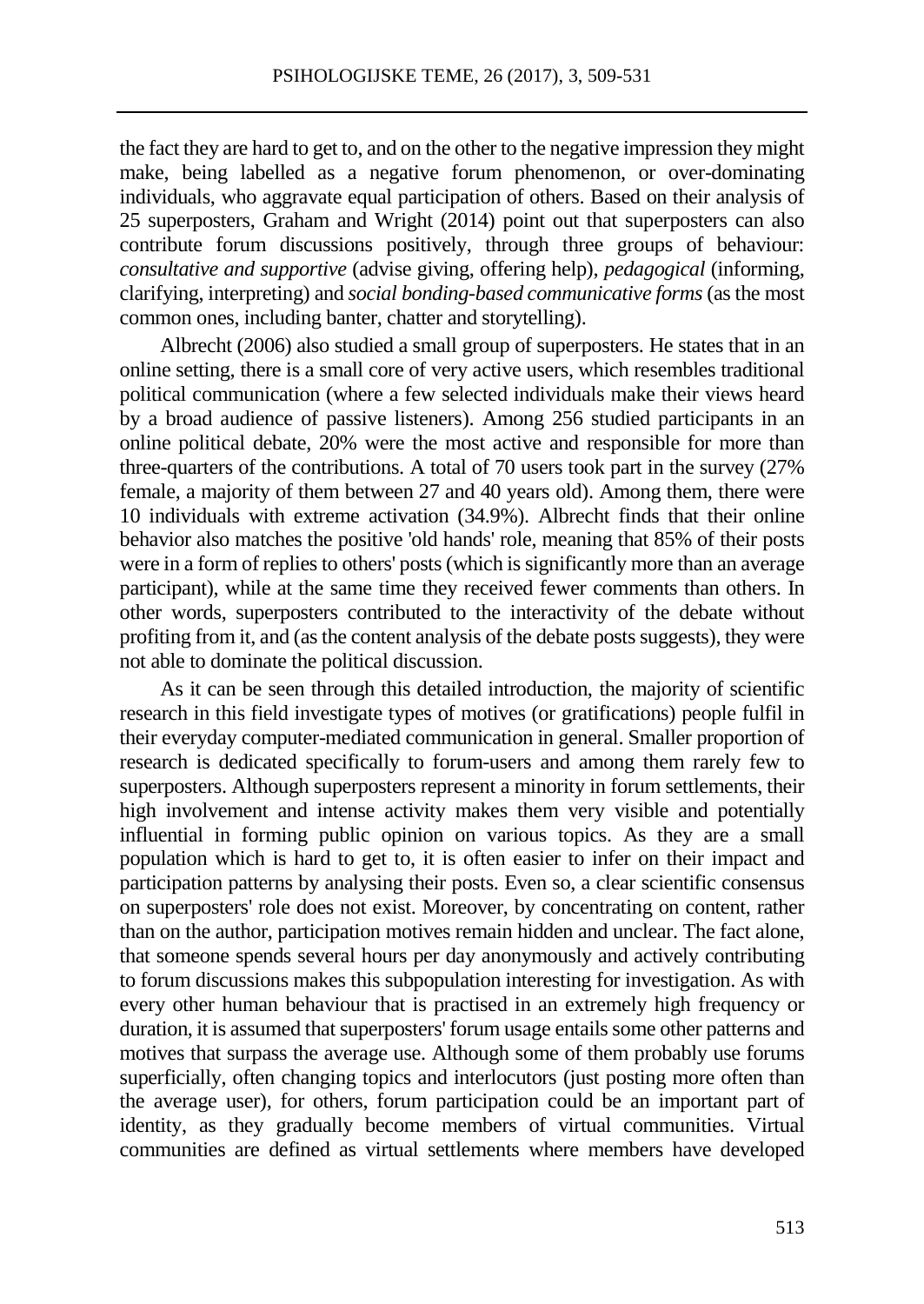mutual affective bonds (Jones, 1997). Blanchard and Markus (2004) found that virtual communities are characterised by the membership, belonging, group symbols, mutual influence, exchange of support and emotional connections among members. Moreover, they found that the behavioural processes that contribute to the sense of virtual community are similar to those found in non-virtual communities, such as exchanging support, creating identities and making identifications, and the production of trust.

Therefore, in this, basically explorative research, the focus was specifically on superposters in order to determine *who* they typically are and *why* they choose to spend so much time in anonymous online communication (what are the patterns and motives of their forum participation).

### **Research Goal and Hypothesis**

The main aim of this study was to identify factors which motivate extremely active forum members (*superposters*) to contribute to forum activity.

Three research questions were set:

- 1. Who are typical superposters (in terms of gender, age, education, employment and marital status)?
- 2. What are their most dominant motives for extreme forum participation?
- 3. Are there any significant differences between superposters of different socio-demographic characteristics in prevailing motives for using forums?

According to the previously mentioned research, the basic assumption is that in a subpopulation of superposters the motives which typically occur with average users will also be present (e.g. *information exchange*, *venting negative feelings, entertainment*). However, as they spend several hours per day on forum communication, and are probably members of virtual communities, additional assumption is that some "higher-order" motives might be present as well, such as gaining recognition or boosting self-esteem through the process of social support exchange. Moreover, previous research suggests that more altruistic motives are of higher importance to female than male participants, while entertainment is more important to males.

### **Methodology**

### *Participants*

Participant group consisted of 112 highly engaged members of Croatia's portal Forum.hr (superposters). Highly engaged forum activity is operationalized as having a minimum of 8,000 posts in total. Out of 112 participants, 55% were male, 35 years old on average (*M*=35, *SD*=10.55, age ranging from 15 to 65 years), mostly holding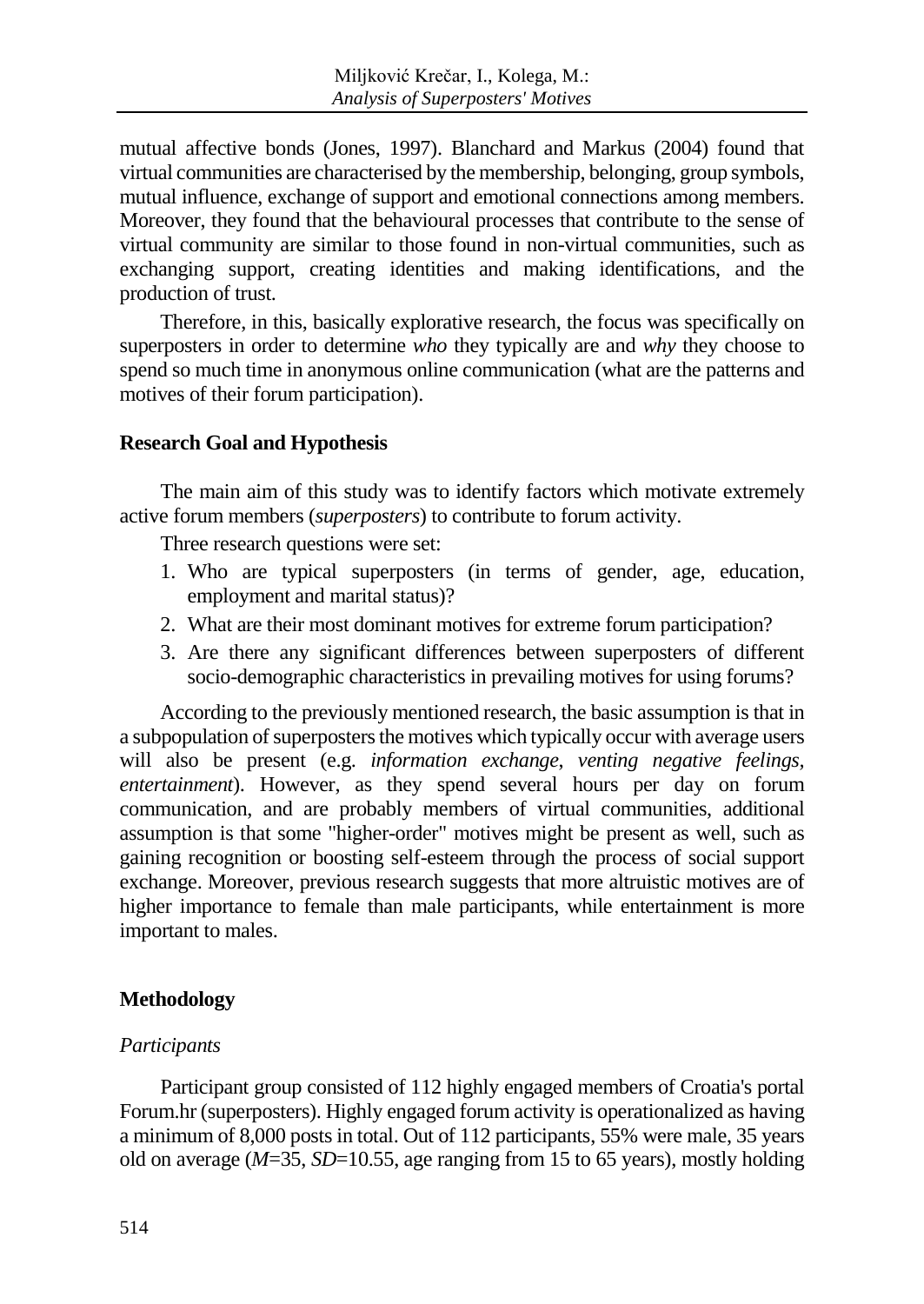a master's degree (33.9%), high school degree (28.6%) or university baccalaureate degree  $(25\%)$ . Most of them are employed  $(60\%)$  or are studying  $(19.6\%)$ , and additional 11% are unemployed or retired (6%). Also, most of them are married (41%) or in a relationship (23%), and approximately one-third of them are single. On average, participants have been active forum members for 7 years (*SD*=3.2).

#### *Instrument*

A combined closed-ended and open-ended type of survey questionnaire was constructed for the purpose of this research. Besides general demographic data (gender, age, education, employment status and marital status), additional information were collected: the length of participation in forum discussions, the intensity of forum activity, the first topic that participants left their comments on, and initial motivation for joining the forum.

The main part of the questionnaire was the list of 58 potential motives for active forum discussion. This list was generated based on the content analysis of forum discussion topics, semi-structured interviews with a long-term forum superposter and moderator, and the items used in previously cited research (Korgaonkar & Wolin, 1999; Leung, 2013; Papacharissi & Rubin, 2000; Price, Leong, & Ryan, 2005). Since categories and items were overlapping in these research, a new rough categorization of items was made, with the majority of items covering the first two categories. Categories were: **information benefit** (e.g. *To get information related to my health or the health of a member of my family/friends; To get information before buying something; To learn something new; Because I get information quickly and in large quantities*); **emotional and self-concept benefit** (e.g. *So I do not feel lonely; To share my frustrations; To get emotional support for some decision I have to make; Because forum members respect my opinions more than people in my environment; Because I am anonymous and I can be the person I want to be; Because in my life I do not have much opportunity to show my strengths*); **socializing benefit** (e.g. *To meet new people virtually; For potential face to face encounters; To find and to chat with similar-minded; Simply because I like to communicate about certain topics; To have fun*); **altruism** (e.g. *To help others with my knowledge or experience; Because I see someone in trouble; Because the issue is important to the community and to other people*) and **financial benefit** (e.g. *To sell something; To advertise myself or my company; To gain some material rewards or conveniences as a result of my participation*).

Participants had to assess to what extent a particular motive is present in their everyday forum participation (5-point scale ranging from 1 - *not at all* to 5 - *very highly present*).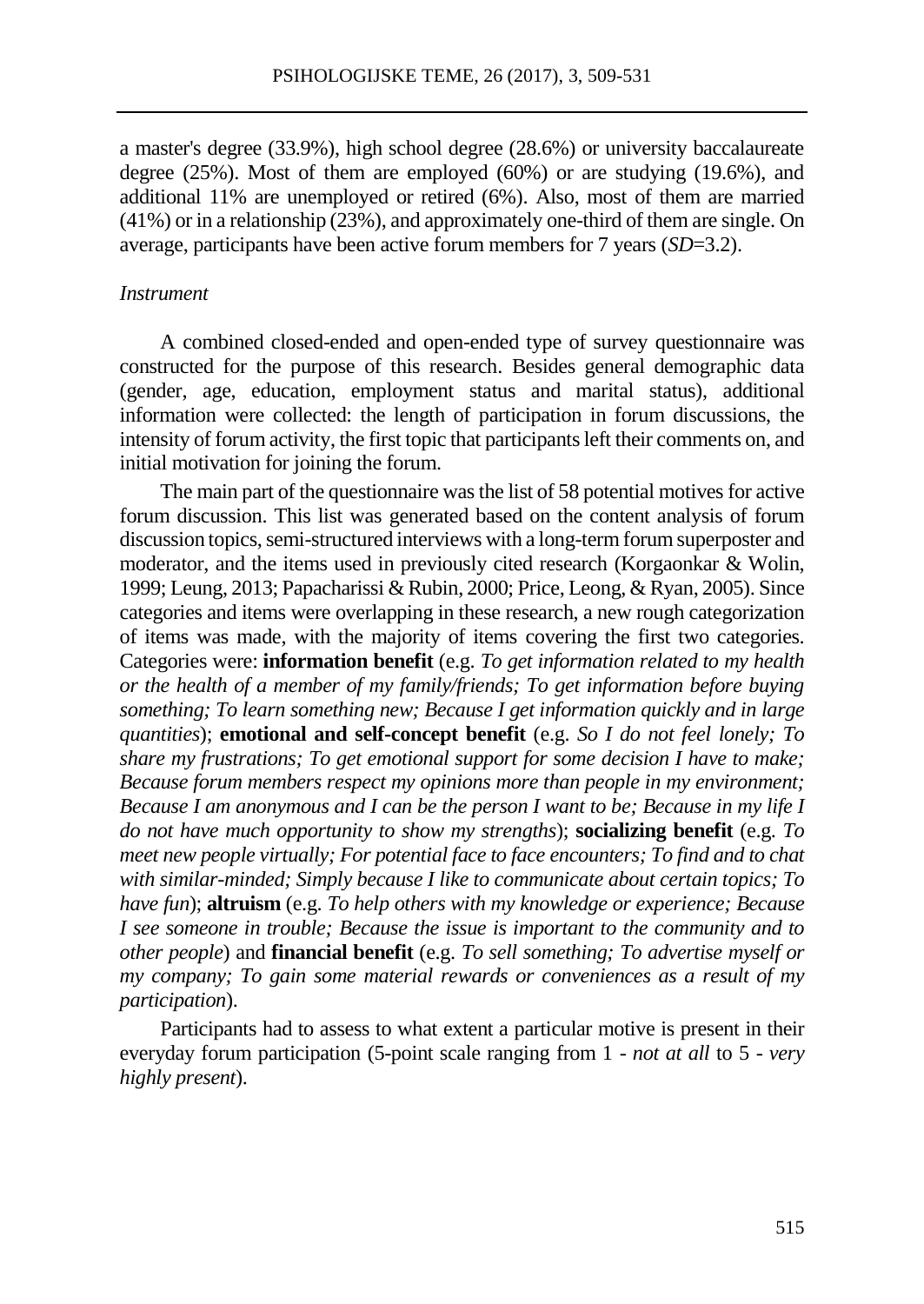## *Procedure*

An electronic version of the questionnaire and an invitation letter were sent to registered Forum.hr superposters. Forum.hr is the leading Croatian forum portal with over 430,000 listed members (www.forum.hr; March 2016), out of which approximately 600 members left more than 10,000 posts, while the most active of them wrote over 64,000. The initial sampling strategy was to choose the most extreme of all the registered members, the ones that have been spending several hours a day communicating on forums, posting around 10 messages per day, in a period of several years. This rough calculation yielded the result of 10,000 posts, and initially only those forum members were contacted through private messaging system available on their personal profiles. Due to the low response rate, this criterion was lowered to 8,000 posts. Although the accompanying invitation letter called for anonymous participation in scientific research, the majority of 400 personally invited superposters were not motivated to respond. Finally, a personal contact with one of Forum.hr moderators was used, and he posted the link himself under several highly visited topics. Combination of these approaches yielded the final sample of 112 respondents.

## **Results**

The majority of participants (42%) spend between 1 and 3 hours a day on forums (reading and writing), and additional 24% less than one hour per day (variable - the intensity of forum activity; Figure 1). There are also 8% of currently inactive participants that spend several hours per month on forums.



Figure 1. *The Intensity of Forum Activity among Superposters*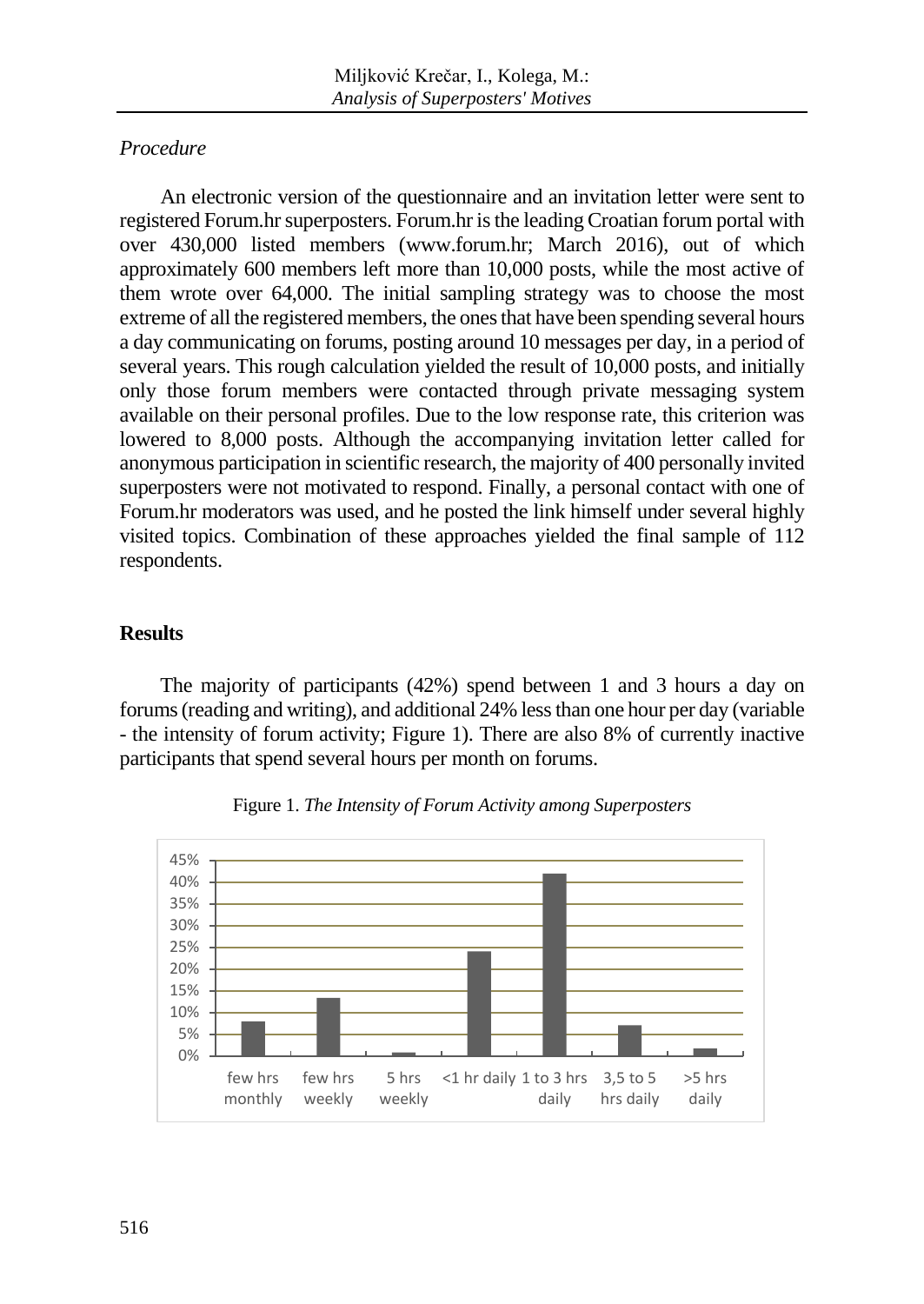The first open-ended type of question asked the participants what was the first topic which motivated them to leave a post (Figure 2). Majority of them replied that they *do not remember* (*n*=45). Other answers were grouped, and the topic with the highest frequency was *politics and religion* (*n*=16). The other topics mentioned, with fewer than five answers, were grouped into the category "other".





The second open-ended type of question, concerning motives for the first participation in forum discussions, was replied to with *I do not remember* by the majority of participants  $(n=45)$ . The rest of the answers were grouped and the highest frequency answers was *reaction to someone else's post* (*to react to someone's incorrect information, to react to someone's different or stupid attitudes*; *n*=13), then to *share one's own experience* (*n*=10), to *ask for concrete information* (*n*=4), to *give the information needed*  $(n=3)$ . The rest of the answers with lower frequencies were labelled as *to socialize; out of boredom; because of a certain disappointment; because it was fun,* etc.

The most important part of the questionnaire was the list of potential motives for active forum discussion. A principal component analysis (PCA) was conducted on the whole list of 58 items with direct oblimin rotation. The Kaiser - Meyer - Olkin measure verified the sampling adequacy for the analysis (KMO=0.741), and Bartlett's test of sphericity ( $\lambda^2 = 444.155$ ,  $df = 1653$ ,  $p < .001$ ) indicated that correlations between items were sufficiently large for PCA. After initial PCA, the items with small factor loading, or factor loadings on two or more factors were excluded. In other words, following Matsunaga's (2010) suggestions, in further analysis items with a factor loading higher of .40 were retained and rule .60/.40, .50/.30 was applied.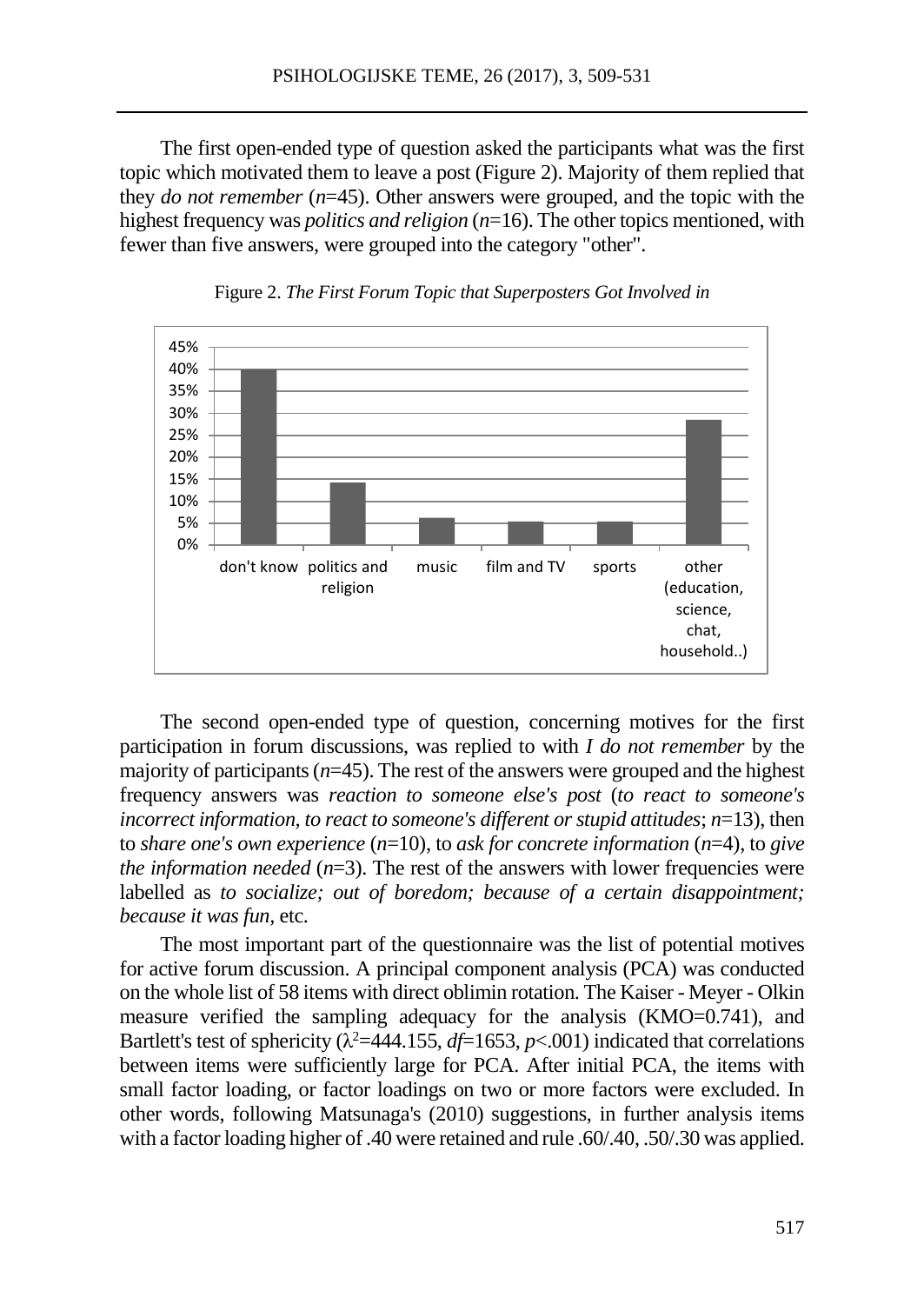For example, the excluded items with small factor loading (<.40) were: *To sell something; To advertise myself or my company; To gain some material rewards or conveniences as a result of my participation; To achieve an intimate relationship with forum members* etc. These items also have the lowest average grades (between 1 and 2) and low variability. It could be assumed that these motives are not relevant for superposters'forum activity. The examples of excluded items with factor loadings on two factors were: *To express my dissatisfaction; To get emotional support for some decision; To show my real value* etc. Some of these items are similar in content with some retained items (see Table 2).

Another principal component analysis was conducted on the remaining 28 items. The Kaiser - Meyer - Olkin measure (KMO=0.821) and Bartlett's test of sphericity ( $\lambda^2$ =1841.548,  $df$ =378, *p*<.001) confirmed adequacy for further analysis. An initial analysis was run to obtain eigenvalues for each component in the data. Six components had eigenvalues over Kaiser's criterion of 1 and altogether explained 68.05% of the analysed item variance. The Scree plot showed inflexion that indicated retaining three components, which was also confirmed with results of a parallel analysis (28 variables x 112 participants, Table 1).

|          | Random Eigenvalue | <b>Standard Deviation</b> | Eigenvalue |
|----------|-------------------|---------------------------|------------|
|          | 2.07              | 0.10                      | 8.73       |
| 2        | 1.91              | 0.08                      | 4.00       |
| 3        | 1.78              | 0.06                      | 2.57       |
|          | 1.66              | 0.05                      | 1.39       |
|          | 1.57              | 0.04                      | 1.30       |
| 6        | 1.48              | 0.05                      | 1.07       |
| $\cdots$ |                   |                           |            |

Table 1. *Monte Carlo PCA for Parallel Analysis*

Number of variables: 28

Number of subjects: 112

Number of replications: 100

This solution proved to be psychologically the most interpretable one, so three components were retained in the final analysis which explained 54.6% of the item variance. Table 2 shows the factor loadings after direct oblimin rotation. The items that cluster on the same components suggest that component 1 represents*self-esteem*, component 2 *information exchange*, and component 3 *confrontation*.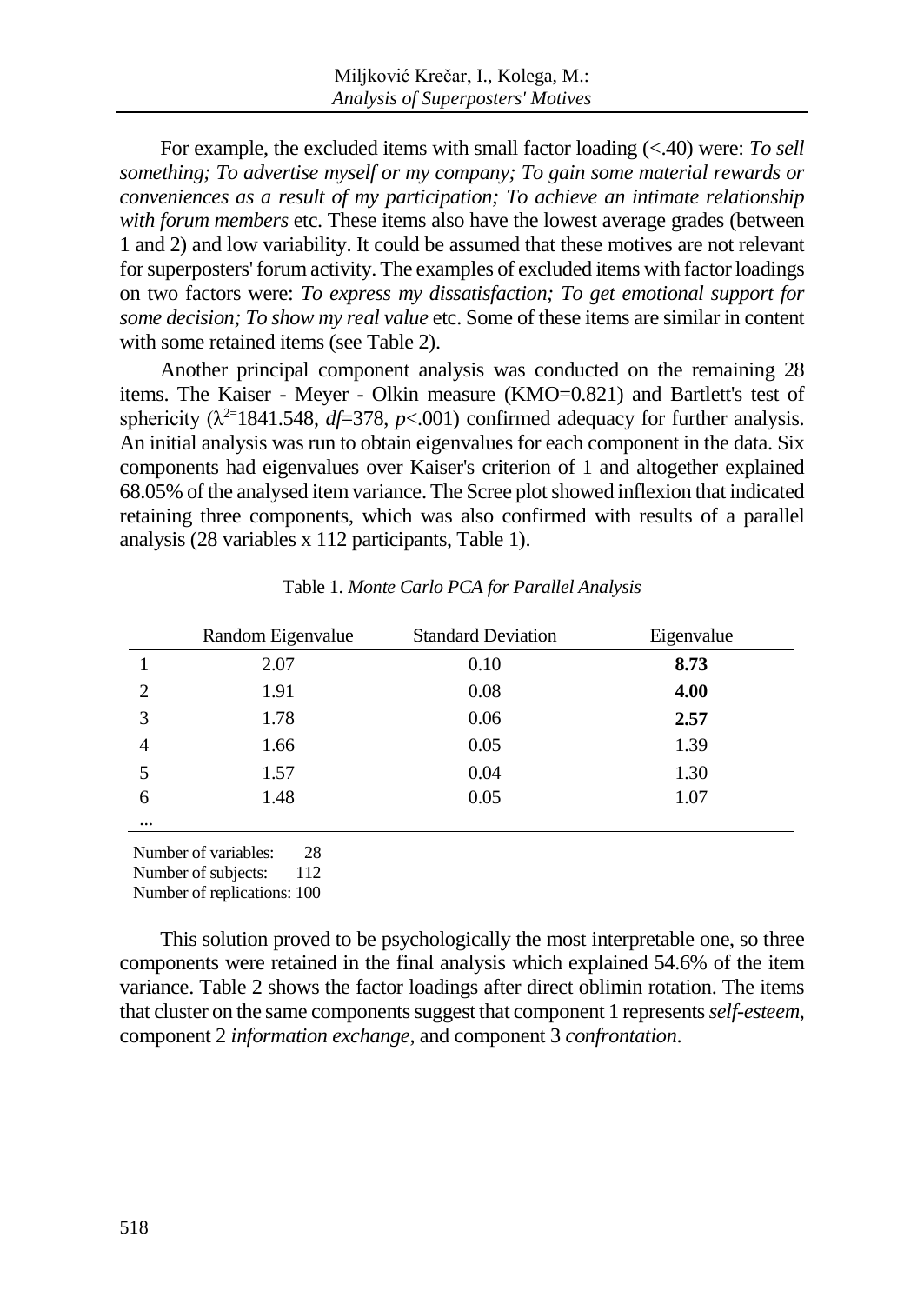|                                                                                                                                                        | Pattern Matrix |                | <b>Structure Matrix</b> |              |                |        |
|--------------------------------------------------------------------------------------------------------------------------------------------------------|----------------|----------------|-------------------------|--------------|----------------|--------|
|                                                                                                                                                        | Component      |                | Component               |              |                |        |
|                                                                                                                                                        | $\mathbf{1}$   | $\overline{2}$ | 3                       | $\mathbf{1}$ | $\overline{2}$ | 3      |
| Because forum members show more gratitude<br>than the people from my environment                                                                       | .91            | .05            | $-.08$                  | .87          | $-.23$         | .21    |
| Because I think my true value is not<br>recognized in my environment                                                                                   | .91            | .02            | $-.01$                  | .90          | $-.28$         | .28    |
| Because in my life I do not have much<br>opportunity to show my strengths                                                                              | .86            | .01            | $-.05$                  | .84          | $-.26$         | .23    |
| Because forum members give me more<br>support than the people from my environment                                                                      | .86            | .01            | .06                     | .87          | $-.28$         | .34    |
| Because forum members respect my opinions<br>more than people in my environment                                                                        | .83            | .16            | .04                     | .79          | $-.12$         | .28    |
| Because at some level I feel like an outsider<br>(different from the others) and here I found<br>similar others                                        | .76            | $-.09$         | $-.03$                  | .78          | $-.33$         | .23    |
| To share my concerns                                                                                                                                   | .55            | $-.24$         | .10                     | .66          | $-.44$         | .32    |
| To share my frustrations                                                                                                                               | .53            | $-.18$         | .24                     | .66          | $-.39$         | .44    |
| So that some expert in the area can give me<br>advice                                                                                                  | $-.06$         | $-.83$         | $-.07$                  | .19          | $-.80$         | .05    |
| Because I repeatedly find useful information<br>on the forum                                                                                           | $-.06$         | $-.77$         | .01                     | .19          | $-.75$         | .12    |
| To get information before buying some<br>product (e.g. tourist arrangements, universities,<br>car purchase), i.e. some greater financial<br>investment | $-.08$         | $-.76$         | $-.13$                  | .13          | $-71$          | $-.02$ |
| To learn something new                                                                                                                                 | $-.03$         | $-.74$         | $-.02$                  | .20          | $-72$          | .09    |
| Because I can quickly get a lot of advice/<br>information from unbiased people                                                                         | $-.13$         | $-73$          | .08                     | .14          | $-.70$         | .17    |
| To get information related to my health or the<br>health of a member of my family/friends                                                              | .05            | $-.72$         | $-.13$                  | .24          | $-.72$         | .01    |

## Table 2. *PCA Results for the Superposter's Motives Questionnaire*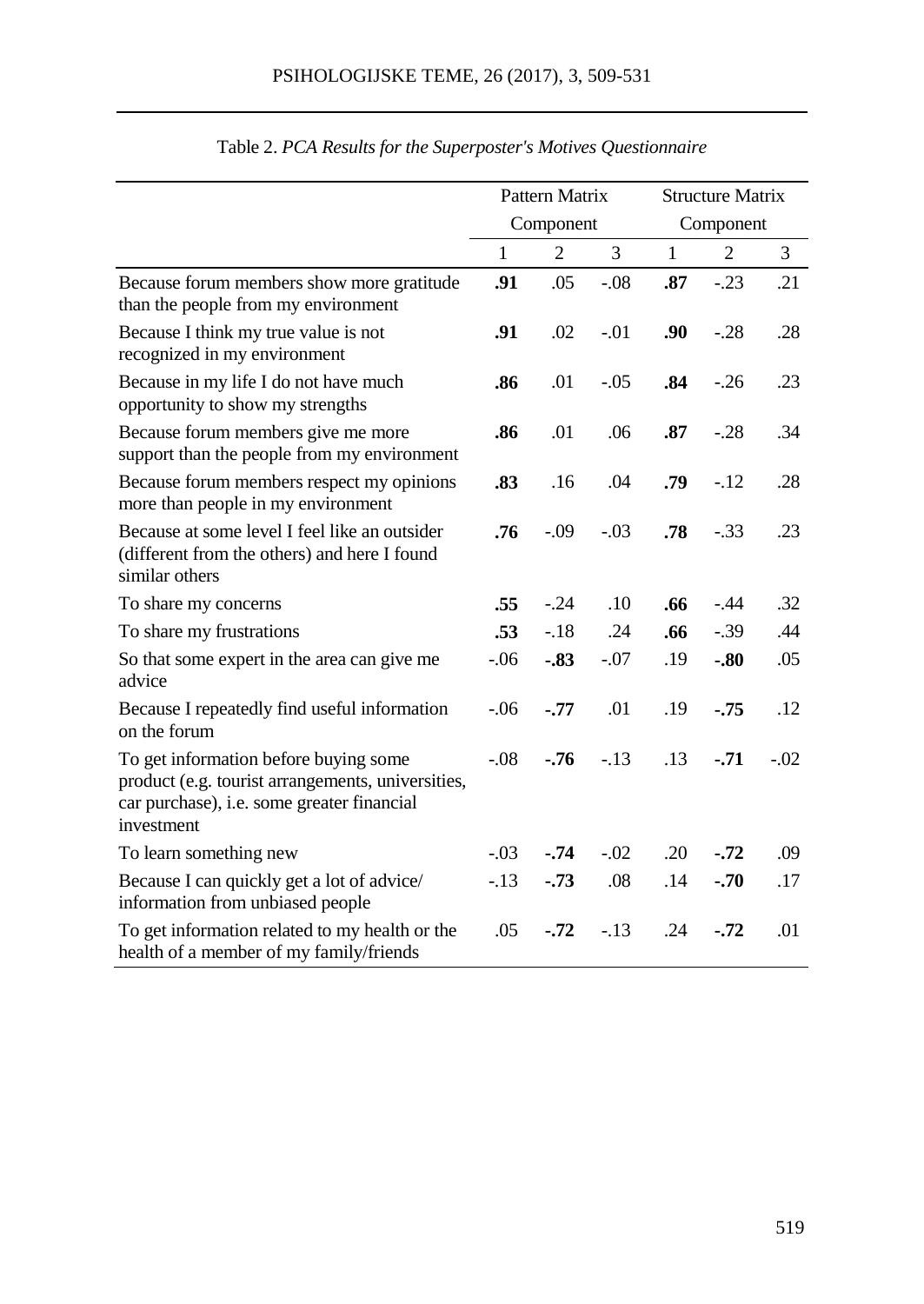### Table 2. – *Continued.*

|                                                                 | Pattern Matrix |                | <b>Structure Matrix</b> |              |        |     |
|-----------------------------------------------------------------|----------------|----------------|-------------------------|--------------|--------|-----|
|                                                                 | Component      |                | Component               |              |        |     |
|                                                                 | $\mathbf{1}$   | $\overline{2}$ | 3                       | $\mathbf{1}$ | 2      | 3   |
| To help others with my knowledge or<br>experience               | $-.01$         | $-.69$         | .03                     | .23          | $-.69$ | .14 |
| Because I get information quickly and in large<br>quantities    | .09            | $-.68$         | $-.02$                  | .30          | $-.71$ | .12 |
| I will eventually need some information, so to<br>repay upfront | .12            | $-.64$         | $-.07$                  | .30          | $-.67$ | .07 |
| To share experience                                             | .27            | $-54$          | .09                     | .48          | $-.65$ | .27 |
| To pay tribute to someone                                       | $-.02$         | $-54$          | .23                     | .23          | -.57   | .32 |
| To support another person                                       | .20            | $-44$          | .03                     | .36          | $-.52$ | .17 |
| To share my failures                                            | .22            | $-44$          | .16                     | .42          | $-.54$ | .30 |
| To provoke people a little                                      | $-.11$         | .17            | .83                     | .10          | .07    | .76 |
| To deal with forum member who annoys me                         | .05            | .15            | .76                     | .24          | .01    | .75 |
| To make jokes about someone                                     | $-.02$         | .08            | .74                     | .19          | $-.04$ | .72 |
| To deal with someone or something<br>concretely                 | .14            | .09            | .72                     | .34          | $-.07$ | .75 |
| To vent myself                                                  | .07            | $-.24$         | .62                     | .34          | $-.36$ | .68 |
| To have fun                                                     | $-.05$         | $-26$          | .59                     | .23          | $-.34$ | .62 |
| To stand up for my values and defend them<br>from others        | .11            | $-16$          | .51                     | .33          | $-.28$ | .57 |
| Eigenvalues                                                     | 8.73           | 4.00           | 2.57                    |              |        |     |
| % of item variance                                              | 31.17          | 14.28          | 9.17                    |              |        |     |
| Cronbach's alpha                                                | .91            | .89            | .91                     |              |        |     |

*Note.* Factor loadings > .40 are in boldface

The first component labelled as *self-esteem* contains items related to receiving social support from other members, sharing concerns and having the opportunity to show one's own true values, not recognized in non-virtual world. The second component labelled as *information exchange* has high factor loadings mostly on the items concerning exchange of useful information, i.e. giving and asking for advice, including professional advice, medical advice, advice related to some purchase, as well as some private decisions advice. The third component labelled as *confrontation* contains items describing possibilities of provoking, dealing with annoying individuals, venting and having fun. Average results were also calculated for each component. Information exchange has the highest results (*M*=2.99, *SD*=0.84), followed by confrontation  $(M=2.39, SD=0.81)$  and self-esteem  $(M=1.76, SD=0.84)$ .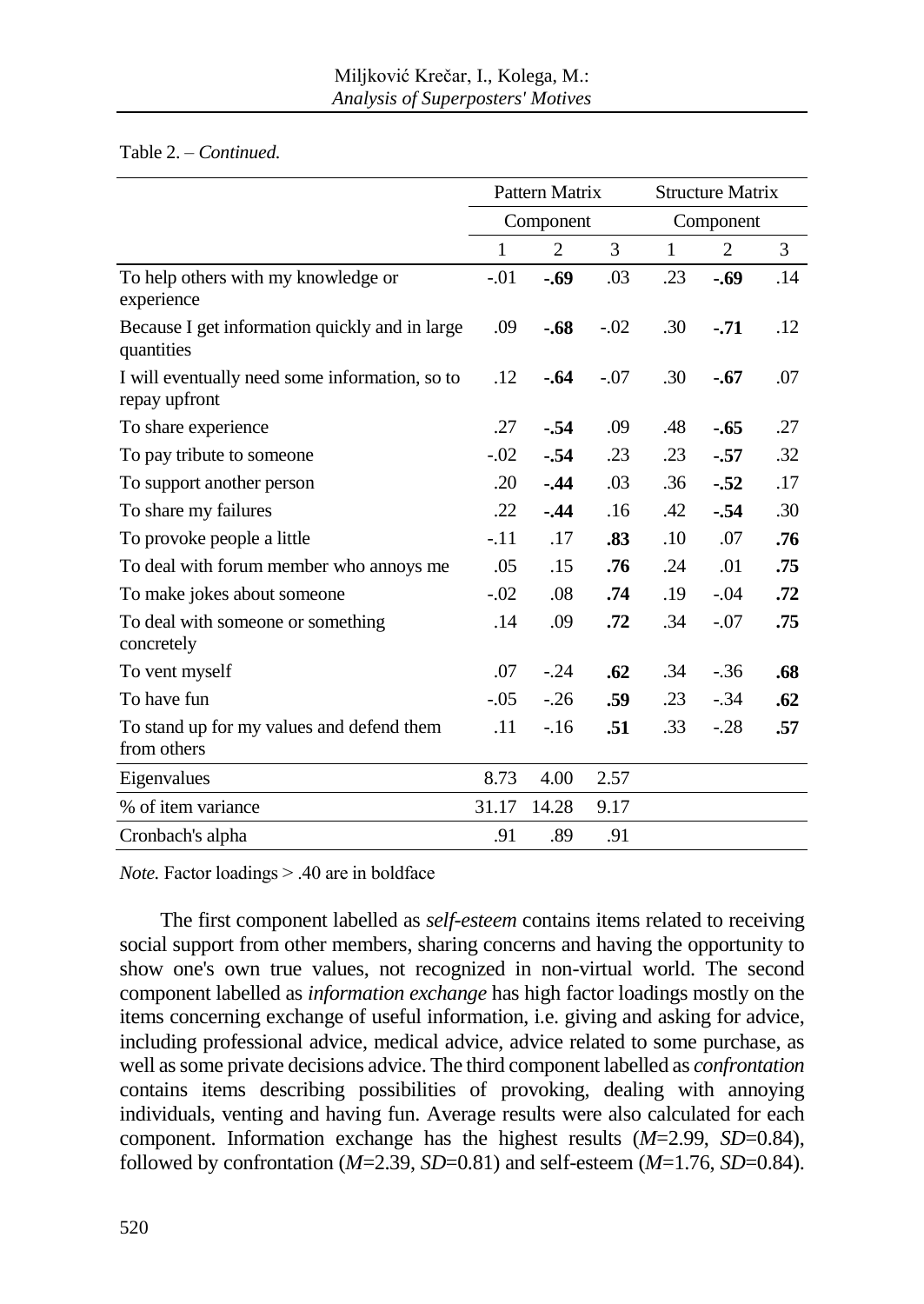All three components have high reliabilities (self-esteem Cronbach's  $\alpha = -91$ ; information exchange Cronbach's  $\alpha$ =.89; confrontation Cronbach's  $\alpha$ =.91).

The correlation matrix between the components shows that all three components are significantly interrelated. Correlation coefficient between selfesteem and confrontation is the highest  $(r=43, p<.01)$ , followed by correlation between self-esteem and information exchange  $(r=0.39, p<0.01)$ , and information exchange and confrontation  $(r=21, p<0.05)$ . Table 3 shows significant correlations between all three components, with age and intensity of forum activity. The significant correlation was found between age and component 1, demonstrating that the younger participants use forums more for boosting self-esteem. In addition, a significant correlation was found between the intensity of forum activity and components 1 and 3, suggesting that the more time someone spends on forums the more he or she tends to boost their self-esteem through it, and confront with differentminded.

Table 3. *Correlation Matrix for Three Components, Age and Intensity of Forum Activity*

| Components              | Age       | Intensity of forum<br>activity |  |  |
|-------------------------|-----------|--------------------------------|--|--|
| 1. Self-esteem          | $-.28***$ | $.24***$                       |  |  |
| 2. Information exchange | $-.16$    | .13                            |  |  |
| 3. Confrontation        | $-.04$    | $.24***$                       |  |  |

\**p*<.05; \*\**p*<.01.

However, according to Cohen (1988, as cited in Pallant, 2011), those correlations are weak. Age explains only 8% of the variance, and time spent on forums explains only 6% of the variance.

An independent-samples *t-*test was conducted in order to compare results between male and female participants on all three components. Female participants show higher results on subscales self-esteem (*M*=2.10, *SD*=0.90) and information exchange  $(M=3.25, SD=0.71)$  than male participant  $(M=1.51, SD=0.70$  for selfesteem;  $M=2.80$ ,  $SD=0.88$  for information exchange), and these differences are statistically significant [self-esteem  $t(102)=3.61$ ,  $p=.001$ ; information exchange  $t(102)=2.85$ ,  $p=.005$ ]. This represents a medium-sized effect (eta squared for selfesteem is  $\eta^2 = 113$ , and for information exchange  $\eta^2 = 074$ ). The gender difference for subscale confrontation was not significant [female *M*=2.41, *SD*=0.71; male *M*=2.40, *SD*=0.88; *t*(102)=0.02, *p*=.983].

Furthermore, an independent-samples *t*-test was conducted in order to compare results between participants with middle (*n*=33) and higher education (*n*=75), and the differences were not significant on any of three components [self-esteem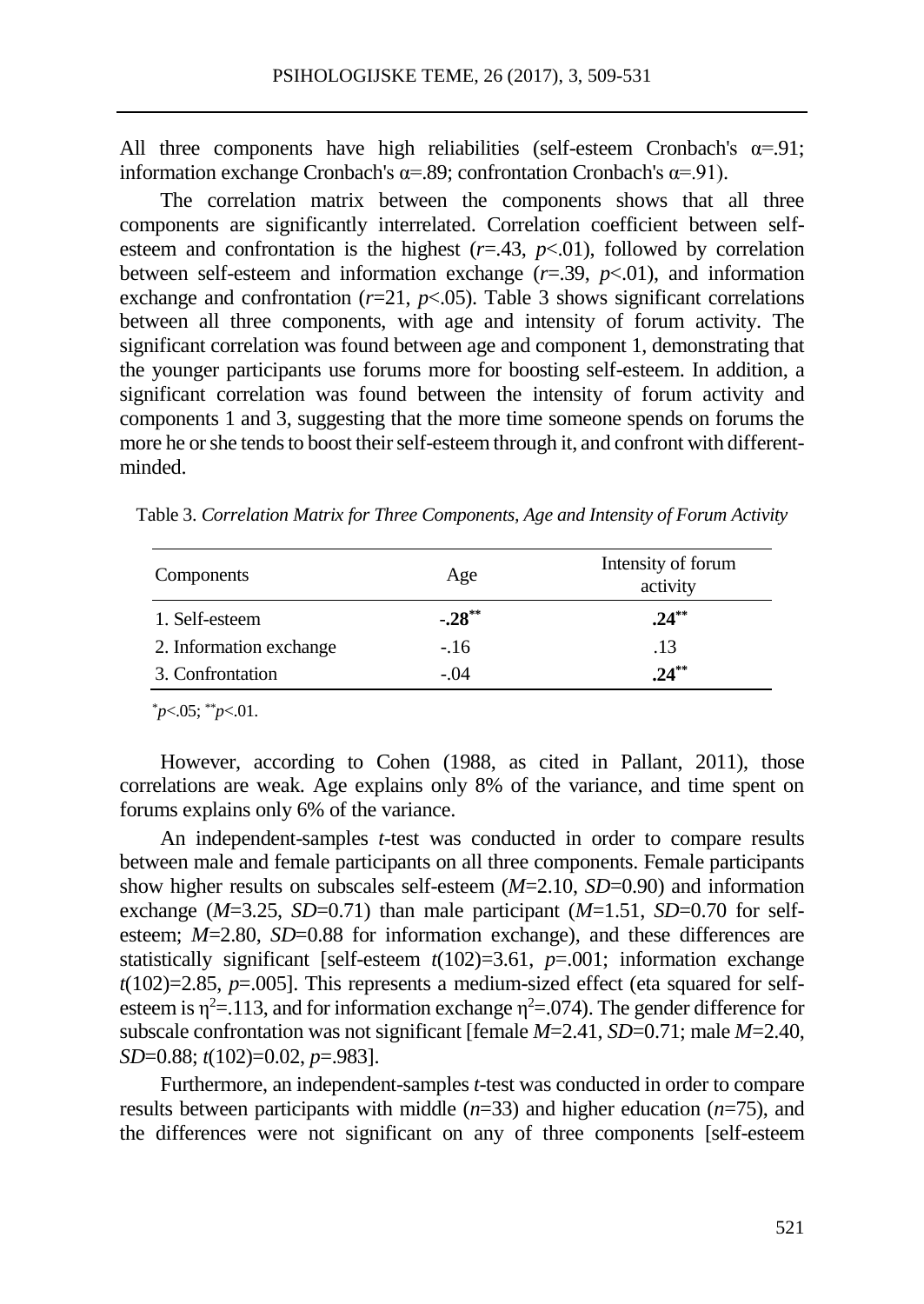*t*(101)=1.78, *p*=.078; information exchange *t*(101)=1.94, *p*=.055; confrontation *t*(101)=1.47, *p*=.145].

A one-way between-subjects ANOVA was conducted in order to explore the differences in all three components between participants of different relationship/ marital status. The participants were divided into three groups (single, in a relationship, married). The difference between groups were not significant for selfesteem  $[F(2,99)=0.22; p=.805]$  and information exchange  $[F(2,99)=0.07, p=.903]$ . On the other hand, there was a significant difference between groups on a component confrontation  $[F(2,99)=4.04, p=.021, \eta^2=.075]$ . Post hoc analysis (Tukey's HSD test) showed significant difference  $(p=0.016)$  between single  $(n=34, M=2.11, SD=0.63)$ and married (*n*=44, *M*=2.61, *SD*=0.80) participants, whereas differences between participants who are in a relationship  $(n=24, M=2.45, SD=0.94)$  and other two groups were not significant.

### **Discussion**

The first research question was *Who are the people who spend such a large amount of time communicating online with strangers, hidden behind pseudonyms?*  In this research, the *superposter* was defined as someone who posted a minimum of 8,000 comments. The average superposter is 35 years old, holds a university degree, is employed and emotionally engaged, and has been posting actively since he or she was 28 years old. Although some older articles marked heavy internet users as socially isolated (Kraut et al., 1998), some other research showed that to be a kind of prejudice. Analysing many studies conducted on internet usage that published between 1995 and 2001, Katz and Rice (2002) demonstrated that not only the internet users not isolated, but also that they are more active in political and civil life, and have more social interaction both in the virtual and the real world. Bubaš (2000) emphasizes this paradox of the internet, which is reflected in the fact that individuals with deficient social skills would compensate communication in virtual world and reduce contacts with others, while people who tend to socialize in real life will probably take advantage of this medium for more frequent socializing.

This brings us to the next research question *why,* i.e. *what motivated and is still motivating superposters* for such an engagement. The majority of participants do not remember what the first topic they posted on was or what made them do so. It may be that active forum participants change their habits in using forum over time. As superposter interviewee said - *First you chat casually, you want to have fun, to find some friends and partners. Then, after you find a partner, you chat about weddings, then about apartments and house construction topics, then about pregnancies and kids, etc.*

The answer with the second highest frequency (14%) was *politics and religion*. Among many listed topics on Forum.hr, politics is the one with the highest number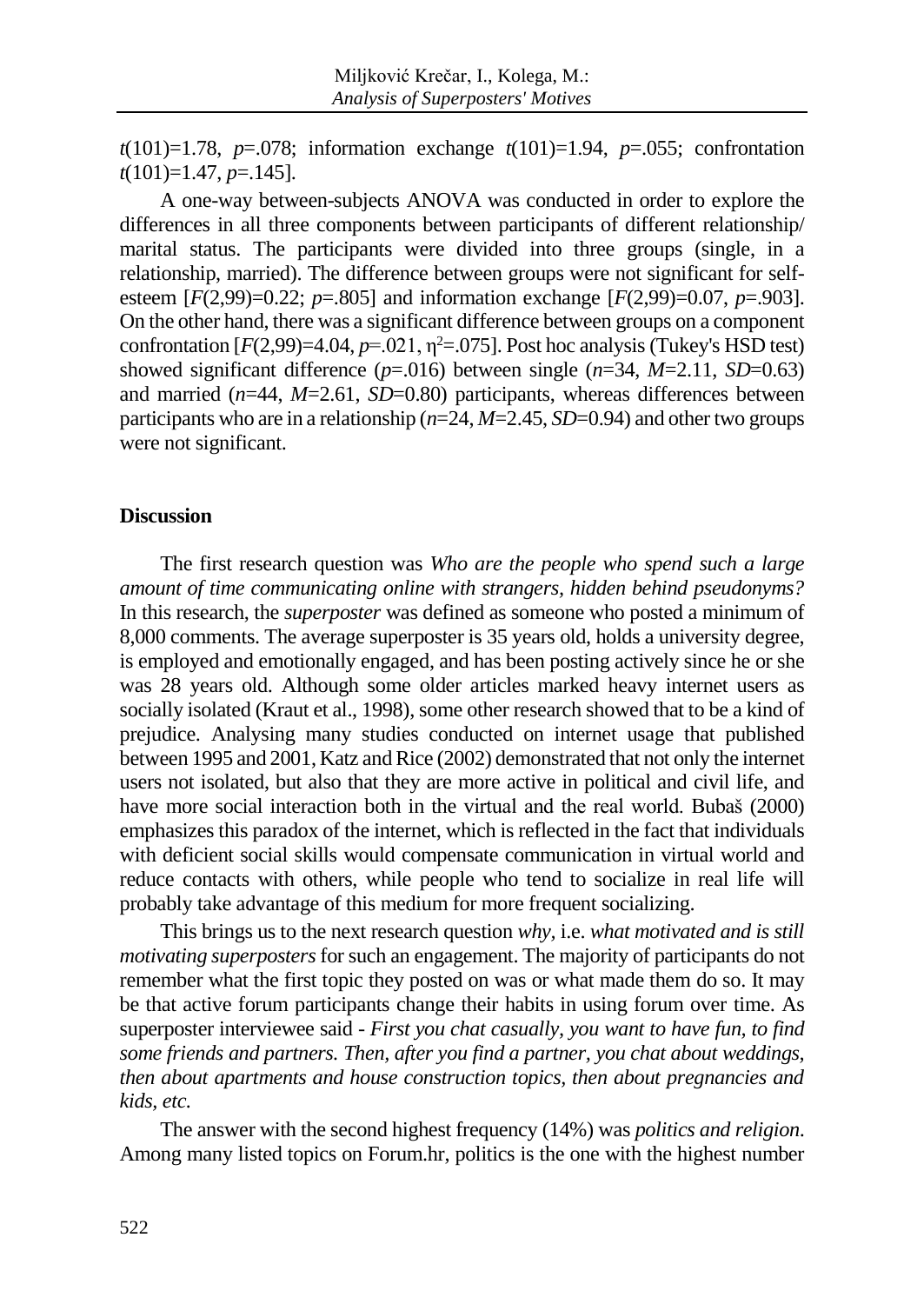of posts (more than 3,500 000) and with more than 19,000 subtopics (www.forum.hr; March 2016). Many findings in this field have shown that social media is an arena for venting negative emotions (Chmiel et al., 2011a, 2011b; Hennig-Thurau, Gwinner, Walsh, & Gremler, 2004; Lapidot-Lefler & Barak, 2012; Lee & Hu, 2004; Wang & Shih, 2014). Chmiel et al. (2011a) suggest that emotional expressiveness "is the fuel that sustains some e-communities". People could feel calm or relaxed after venting and it could help them deal with their negative emotions. There are entire web sites, so-called rant-sites, where people can vent about whatever they like. To many active forum members the ability to discuss some topic, provoke others or get provoked is an idea of entertainment. In this research a similar motive for extreme forum participation (named confrontation) was determined.

This research also demonstrates that among the three determined superposters' motives, information exchange had the highest average grade, followed by confrontation, and at last self-esteem. In the content analysis of online forum posts made by 25 superposters with more than 2,000 posts (Graham & Wright, 2014), four clusters of forum participation pattern were identified. These were: 1) storytelling/ providing personal information, banter/humour; 2) advice giving/helping, requesting advice/help, acknowledgements; 3) arguing/debating, interpreting/clarifying, providing factual information; 4) degrading and curbing. Although that was content analysis, a parallel can be made with three motives determined in this research.

In other previous research on the internet usage motives in general, information exchange motive appeared to be among the most salient ones (e.g. Korgaonkar & Wolin, 1999; Pappacharissi & Rubin, 2000; Price et al., 2005). Also, some research mention venting negative emotions (e.g. Leung, 2013) and enjoying debate motives (Rojo & Ragsdale, 1997) which can be related to confrontation motive found in this research. However, there is little mention on self-esteem motive, although Leung (2013) speaks of similar *recognition needs* (needs to promote or publicise expertise, establish personal identity, and gain respect and support). An assumption can be made, that these kinds of motives are not among the salient ones, because it takes time and commitment to become a member of a real virtual community, and with time members form mutual social ties, exchange social support, and become mutual sources of self-esteem boosting (in a similar manner as in non-virtual communities). As their roles evolve, they gain more experience, develop wider and deeper network and gain more credit or higher status in other members' eyes. Once in a role of a novice with fewer posts, active members evolve to moderators, have their followers, and their word counts for more, which gives them the opportunity to satisfy other, higher-order motives. This is probably even more present in forum communities gathered around some personal topics (such as illness, raising children, pregnancy etc.), rather than in topics that serve as an arena for emotional venting and confrontation (such as politics and religion). In this research, the main topic that a participant is involved in was not controlled, so this assumption should be further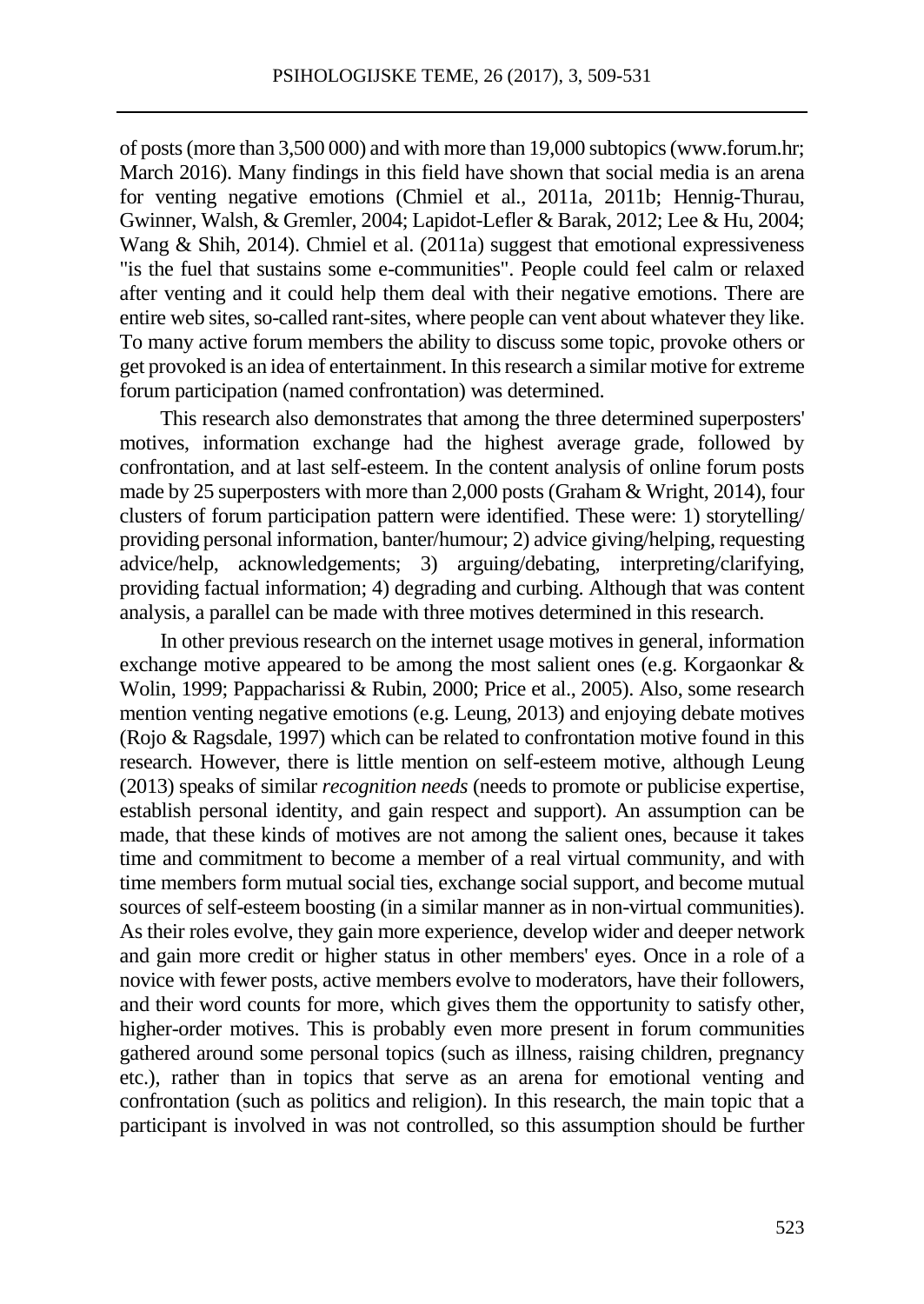tested. In other words, using forums for boosting self-esteem could be a specificity of superposters.

Furthermore, in this research, all three motives are positively inter-correlated. Papacharissi and Rubin (2000) found a negative correlation between using the internet for interpersonal utility and for information seeking. However, their research was conducted on a population that uses internet less than an hour per day, so results of this research might be another specificity of an extreme internet (i.e. forum) usage.

In the context of the third research question, analysis of the differences in forum participation patterns within superposters' group was also conducted. Even though all participants are labelled as superposters (with a minimum of 8,000 posts), there was a small but significant correlation between the intensity of forum activity and components 1 and 3. This could imply that even in a group of generally highly active forum participants there is a distinction between those who are extremely active (practising forum discussions for more than several hours per day), and the ones with lower levels of engagement. The latter (although still considered highly active compared to the general population) use forums more for practical purposes-sharing their experiences and seeking advice. The ones with extreme levels of participation do that too, but they confront others and boost their self-esteemthrough forums more. However, in the entire sample, all three motives are significantly and positively intercorrelated, suggesting that all of them are present in intensive forum activity.

Gender also plays an important role in describing forum behaviour. Women use forums more for self-esteem boosting as well as for sharing and seeking information in different areas. This is in line with previous research. Herring (1994, 1996) found gender differences in online communication motives and styles. Requesting and providing information is more common in female than in male discussions. The male style in posting is more often characterized by antagonism, such as put-downs, selfpromotion, sarcasm, strong confrontation, etc. In addition, previous research has demonstrated that men are more likely to post longer messages, which are more often critical and insulting; they more often begin and close discussions, and bring up their opinions as "facts". Women tend to post relatively short messages, their arguments are more often based on intuition and experience, and they express more doubts, apologies and suggestions as well as support (Herring, 1994, 1996, 2003; Herring, Johnson, & DiBenedetto, 1995; Sutton, 2012). Herring (1994) explains this through different communication ethics in men and women. Women place a higher value on consideration for the needs of others, whereas men assign a greater value to freedom from censorship, open expression, and agonistic debate.

Additionally, age is an important factor in describing active forum behaviour, as it has been shown that the younger participants more often use forums for selfesteem. As a young superposter interviewee in this research said - *On forum you can be anyone you like - smarter, prettier, and younger. You could be a total failure in your real life, and still be a person that the others will follow, support and seek advice from on forums*. Besides the evident explanation that younger participants are less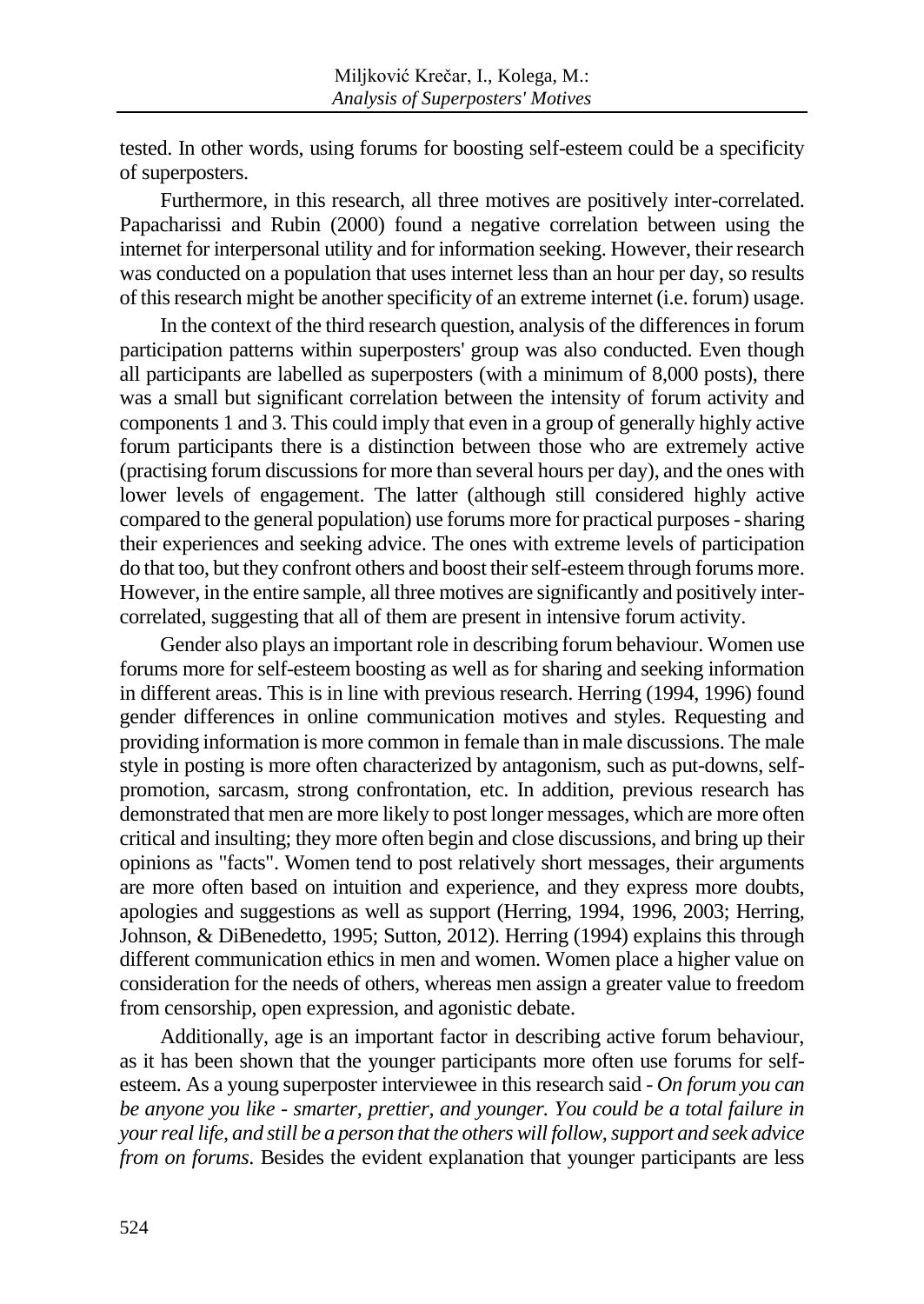educated, less often employed and less often married (which all can be the sources of self-esteem), younger generations generally use internet more, and are probably more aware of its various opportunities.

Finally, this research has several limitations that should be properly addressed. Firstly, although the proportion of highly active forum members is small (at this point approx. 0.2% out of all the registered Forum.hr members), this sample got even smaller due to the unwillingness of forum members to participate in the research. As response rate was around 32%, it remains unclear whether those who replied were representative of the target population. It is possible that those who are more inclined to sharing information in virtual settlements are more inclined to helping scientific purposed as well.

Secondly, although all participants posted at least 8,000 posts in total, some of them claim to be rather inactive currently, so their recollection on participation motives could be questionable. In other words, it remains unknown whether these posts were actively written a month ago or a year ago, so it would have been better to have several measures on forum activity in order to better understand the nature of its usage. One of them could also be the number of written posts, as it ranges from 8,000 to more than 64,000. Furthermore, it would be useful to measure what (besides the given advantages) the main disadvantages of forum activity are, i.e. what are its consequences on daily functioning. For the most extreme among the extreme posters, the amount of time and energy spent on forums could be considered even as a form of addiction, although it is still not clear where the line between heavy internet usage and internet addiction is. Two different directions are evident in the literature: compulsive internet use (addiction) and negative effect related to time spent on internet (such as depression, loneliness, etc.). Online community activities were much more intense in internet addict groups, whereas email and information searching were more often found in non-addict group (Byun at al., 2009; Chou, Chou, & Tyan, 1998; Chou & Hsiao, 2000; Simkova & Cincera, 2004; Whang, Lee, & Chang, 2003).

Due to the fact that a new questionnaire was constructed and used, another limitation of this research lies in the absence of control group consisted of average forum users. Having a control group would enable a deeper understanding of the specifics regarding motives and other habits of superposters in the virtual environment. The final recommendation for future research isto focus on qualitative, more in-depth investigation of highly active forum members.

The main contribution of this research lies in the fact that its thesis were tested on a minority of forum members' population which is difficult to reach and is generally under-investigated. To an average forum lurker, the fact that some information or attitudes are written several times in different places could be proof of its credibility. At the same time, they could overlook that it has been written by the same, extremely active forum member. Their extreme activity makes them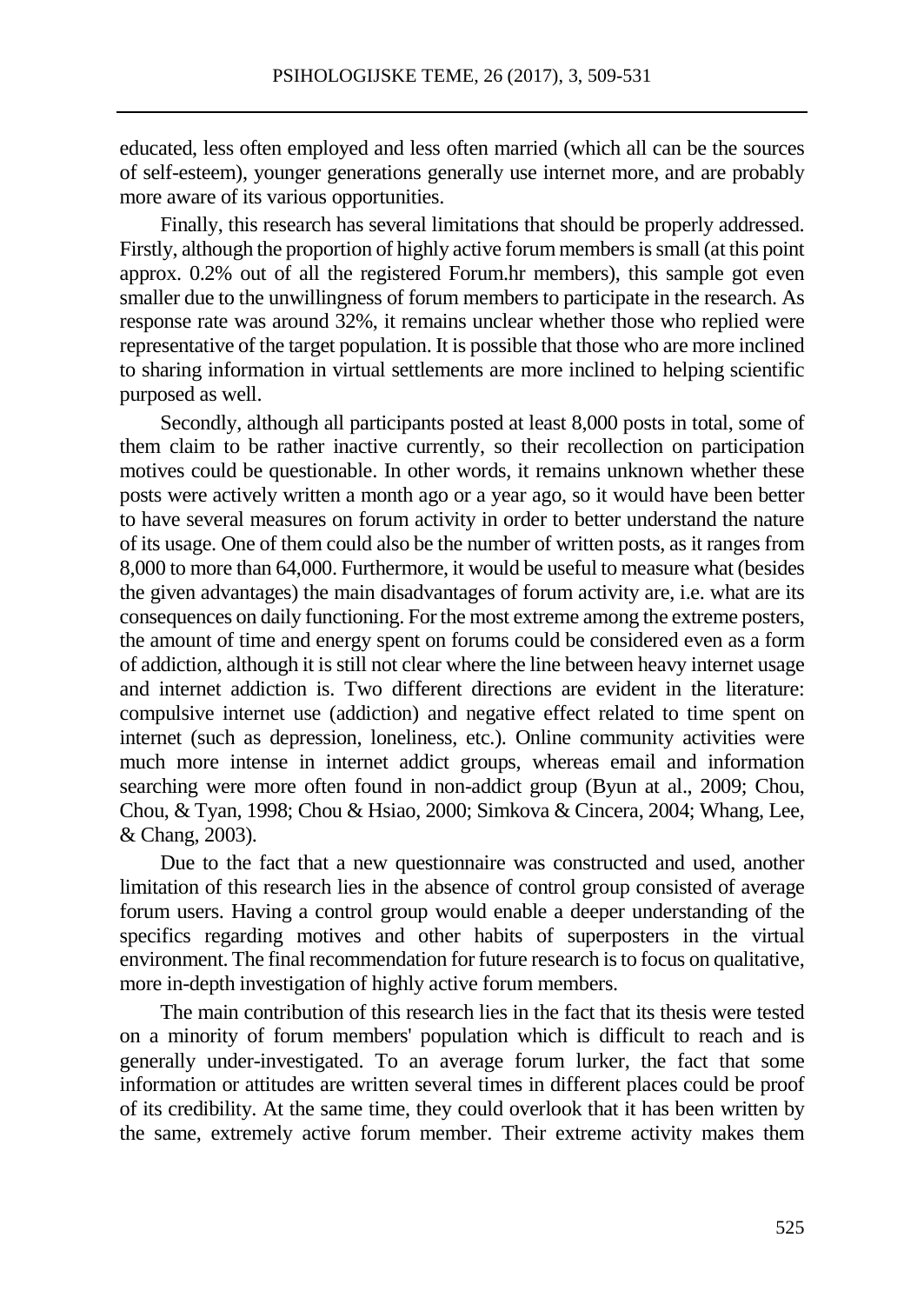influential, and at the same time, their activity under specific topic does not reflect the level of their expertise.

### **Conclusion**

The infinite variety of open forum topics leads to the conclusion that forums have outgrown their once instrumental value (exchange of specific information), or value as a platform for fun and chat, and have also become media for satisfying "higher-order" psychological needs. For a minority of extremely active forum participants, the latter is particularly true.

In this research three basic motivation factors of active forum participation were empirically identified. These were *information exchange*, *self-esteem*, and *confrontation*. Even within the group of extremely active forum participants (with more than 8,000 posts), a small but significant differentiations in patterns of activity were found. The most active of them use forums more for self-esteem and for confrontation. Female and younger participants were also found to be more active for the purpose of boosting self-esteem. Women are also more active in information sharing, which is all in line with previous research.

The main value of this research is in its scope, as the studies of motives of extremely active forum members are limited. However, this study should be approached with caution because of the limited response rate among the active forum members. Consequently, the findings of this study should be further tested on a larger sample from a wide variety of virtual communities.

### **References**

- Albrecht, S. (2006). Whose voice is heard in online deliberation?: A study of participation and representation in political debates on the internet. *Information, Communication, & Society, 9*(1)*,* 62-82. doi:10.1080/13691180500519548
- Barack, A. (2007). Emotional support and suicide prevention through the Internet: A field project report. *Computers in Human Behavior*, *23*, 971-984. doi:10.1016/j.chb.2005. 08.001
- Berger, M., Wagner, T.H., & Baker, L.C. (2005). Internet use and stigmatized illness. *Social Science & Medicine*, *61*(8), 1821-1827. doi:10.1016/j.socscimed.2005.03.025
- Blanchard, A.L., & Markus, M.L. (2004). The experienced sense of a virtual community: Characteristics and processes. *ACM Sigmis Database*, *35*(1), 64-79. do[i:10.1145/](http://dx.doi.org/10.1145/968464.968470) [968464.968470](http://dx.doi.org/10.1145/968464.968470)
- Brownlow C.L. (2007). *The construction of the autistic individual: Investigations in online discussion groups.* (Doctoral dissertation), University of Brighton, Brighton.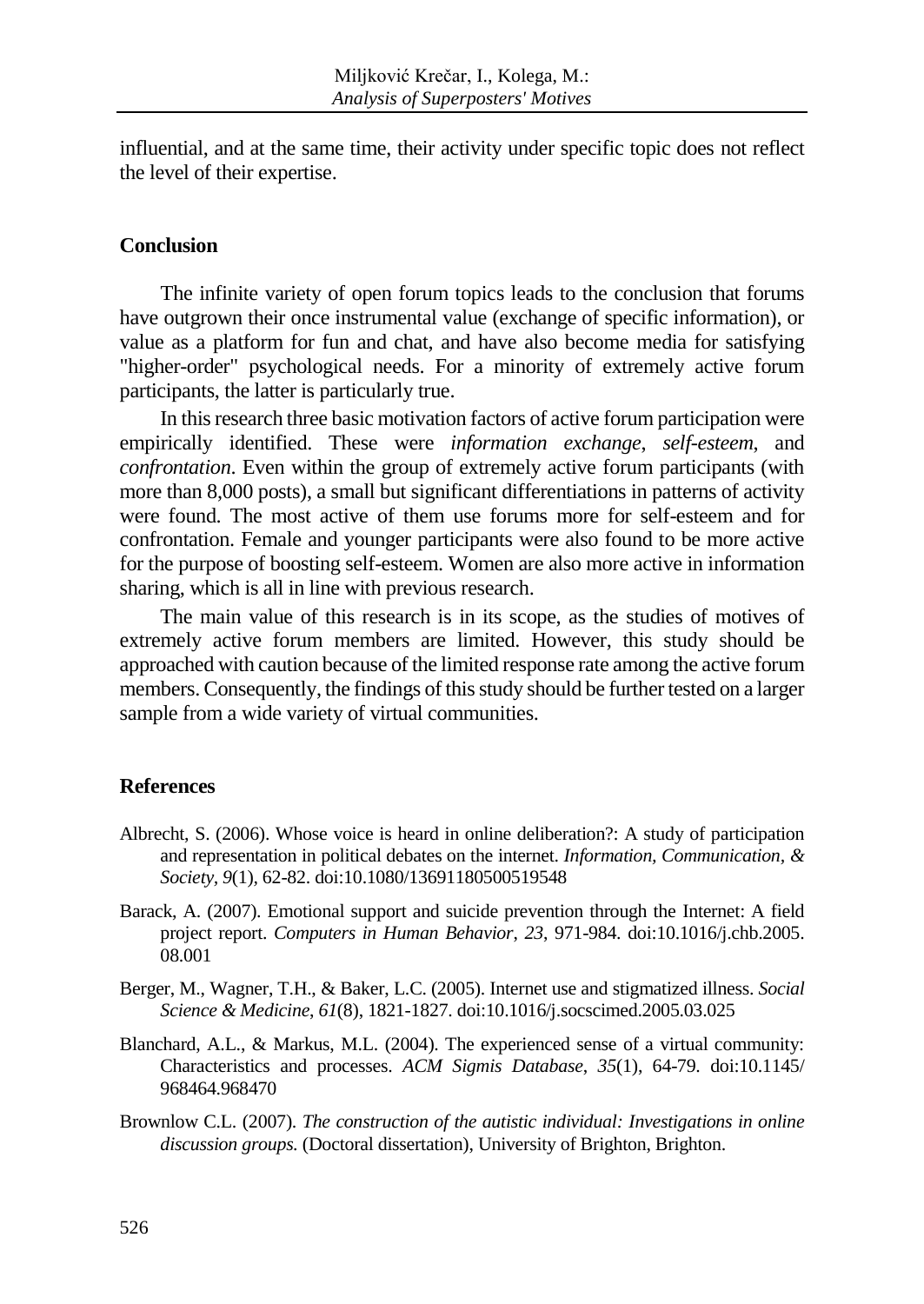- Bubaš, G. (2000). Paradoksi Interneta kao komunikacijskog medija. *Medijska istraživanja*, *6*(2), 5-23.
- Byun, S., Ruffini, C., Mills, J.E., Douglas, A.C., Niang, M., Stepchenkova, S., ... Blanton, M. (2009). Internet addiction: Metasynthesis of 1996-2006 quantitative research. *CyberPsychology & Behavior, 12*(2), 203-207. doi:10.1089/cpb.2008.0102
- Cheung, C.M., Lee, M.K., & Rabjohn, N. (2008). The impact of electronic word-of-mouth: The adoption of online opinions in online customer communities. *Internet Research*, *18*(3), 229-247. doi:10.1108/10662240810883290
- Chmiel, A., Sienkiewicz, J., Thelwall, M., Paltoglou, G., Buckley, K., Kappas, A., & Hołyst, J.A. (2011a) Collective emotions online and their influence on community life. *PLoS ONE*, *6*(7), 1-8. doi:10.1371/journal.pone.0022207
- Chmiel, A., Sobkowicz, P., Sienkiewicz, J., Paltoglou, G., Buckley, K., Thelwall, M., & Hołyst, J.A. (2011b). Negative emotions boost user activity at BBC forum. *Physica A: Statistical Mechanics and its Applications, 390*(16), 2936-2944.
- Chou, C., Chou, J., & Tyan, N.C.N. (1998). *An exploratory study of internet addiction, usage and communication pleasure.* Paper presented at the Association for Educational Communications and Technology Annual Meeting.
- Chou, C., & Hsiao, M.C. (2000). Internet addiction, usage, gratification, and pleasure experience: The Taiwan college students' case. *Computers & Education*, *35*(1), 65-80. [doi:10.1016/S0360-1315\(00\)00019-1](http://dx.doi.org/10.1016/S0360-1315(00)00019-1)
- Finfgeld, D.L. (2000). Therapeutic groups online: The good, the bad, and the unknown. *Issues in Mental Health Nursing, 21,* 241- 255. doi:10.1080/016128400248068
- Forum (March 2016). Retrieved from www.forum.hr
- Graffigna, G., & Bosio, A.C. (2008). The influence of setting on findings produced in qualitative health research: A comparison between face-to-face and online discussion groups about HIV/AIDS. *International Journal of Qualitative Methods*, *5*(3), 55-76.
- Graham, T., & Wright, S. (2013). Discursive equality and everyday talk online: The impact of "superparticipants''. *Journal of Computer-Mediated Communication*, *19*(3), 625-642. doi:10.1111/jcc4.12016
- Graham, T., & Wright, S. (2014). Analysing 'super-participation' in online third spaces. In M. Cantijoch, R. Gibson, & S. Ward (Eds.), *Analyzing social media data and web networks* (pp. 197-215). Basingstoke, UK: Palgrave, Macmillan.
- Hennig-Thurau, T., Gwinner, K.P., Walsh, G., & Gremler, D.D. (2004). Electronic word of mouth via consumer-opinion platforms: What motivates consumers to articulate themselves on the Internet? *Journal of Interactive Marketing, 18,* 38-52. doi:10.1002/ dir.10073
- Hernández-Ramos, P. (2004). Web logs and online discussions as tools to promote reflective practice. *The Journal of Interactive Online Learning, 3*(1), 1-16.
- Herring, S.C. (1994). Politeness in computer culture: Why women thank and men flame. In M. Bucholtz, A. Liang, & L. Sutton (Eds.), *Cultural performances: Proceedings of the*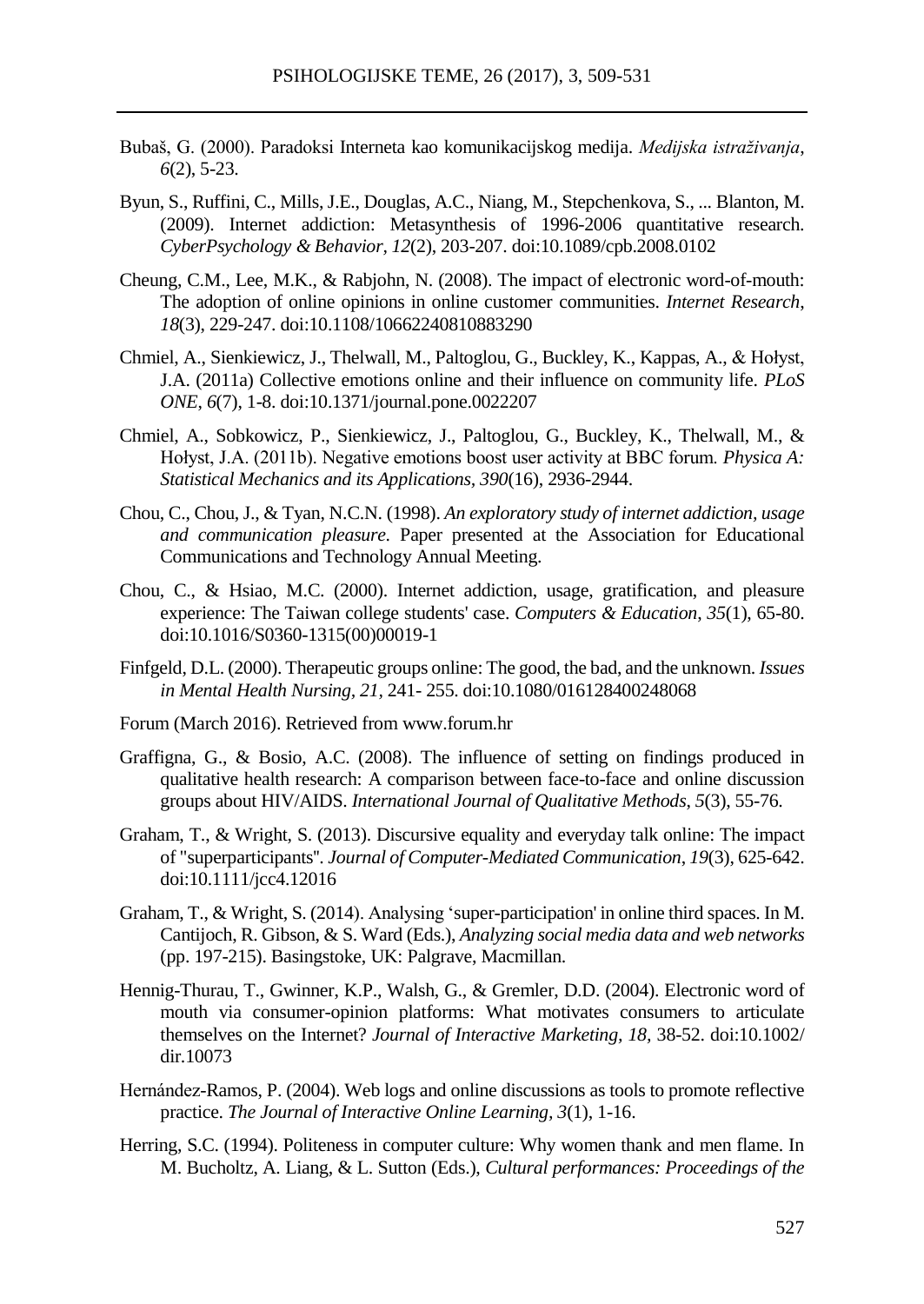*Third Berkeley Women and Language Conference* (pp. 278-94). Berkeley: Berkeley Women and Language Group.

- Herring, S.C. (1996). Gender and democracy in computer-mediated communication. In R. Kling (Ed.), *Computerization and controversy* (2nd edition, pp. 476-489), New York: Academic Press.
- Herring, S.C. (2003). *Gender and power in on-line communication.* In J. Holmes & M. Meyerhoff (Eds.), *The handbook of language and gender* (pp. 222-228). Oxford, UK: Blackwell Publishing Ltd. doi:10.1002/9780470756942.ch9
- Herring, S.C., Johnson, D., & DiBenedetto, T. (1995). 'This discussion is going too far!' Male resistance to female participation on the Internet. In M. Bucholtz & K. Hall (Eds.), *Gender articulated: Language and the socially constructed self* (pp. 67-96). New York: Routledge.
- Horgan, A., & Sweeney, J. (2010). Young students' use of the Internet for mental health information and support. *Journal of psychiatric and Mental Health Nursing*, *17*(2), 117- 123. doi:10.1111/j.1365-2850.2009.01497.x
- Jones, Q. (1997). Virtual-communities, virtual settlements & cyber-archaeology: A theoretical outline. *Journal of Computer-Mediated Communication, 3*(3)*.* doi:10.1111/j. 1083-6101.1997.tb00075.x
- Katz, J.E., & Rice, R.E. (2002). Social consequences of Internet use: Access, involvement, and interaction. *IT & Society, 1*(1), 166-179.
- Keeler, C.G., & Horney, M. (2007). Online course designs: Are special needs being met? *The American Journal of Distance Education*, *21*(2), 61-75. doi:10.1080/ 08923640701298985
- Korganonkar, P.K., & Wolin, L.D. (1999). A multivariate analysis of web usage. *The Journal of Advertising Research*, *39*(2), 53-69.
- Kraut, R., Patterson, M., Lundmark, V., Kiesler, S., Mukophadhyay, T., & Scherlis, W. (1998). Internet paradox: A social technology that reduces social involvement and psychological well-being? *American Psychologist*, *53*(9), 1017-1031. doi[:10.1037//](http://ci.nii.ac.jp/lognavi?name=crossref&id=info:doi/10.1037//0003-066X.53.9.1017) [0003-066X.53.9.1017](http://ci.nii.ac.jp/lognavi?name=crossref&id=info:doi/10.1037//0003-066X.53.9.1017)
- Kummervold, P.E., Gammon, D., Bergvik, S., Johnsen, J.A.K., Hasvold, T., & Rosenvinge, J.H. (2002). Social support in a wired world: Use of online mental health forums in Norway. *Nordic Journal of Psychiatry*, *56*(1), 59-65. doi:10.1080/ 08039480252803945
- Lapidot-Lefler, N., & Barak, A. (2012). Effects of anonymity, invisibility, and lack of eyecontact on toxic online disinhibition. *Computers in Human Behavior, 28*(2), 434-443. [doi:10.1016/j.chb.2011.10.014](http://dx.doi.org/10.1016/j.chb.2011.10.014)
- Lee, C.C., & Hu, C. (2004). Analyzing hotel customers' e-Complaints from an Internet complaint forum. *Journal of Travel & Tourism Marketing*, *17*(2/3), 167-181. doi:10.1300/J073v17n02\_13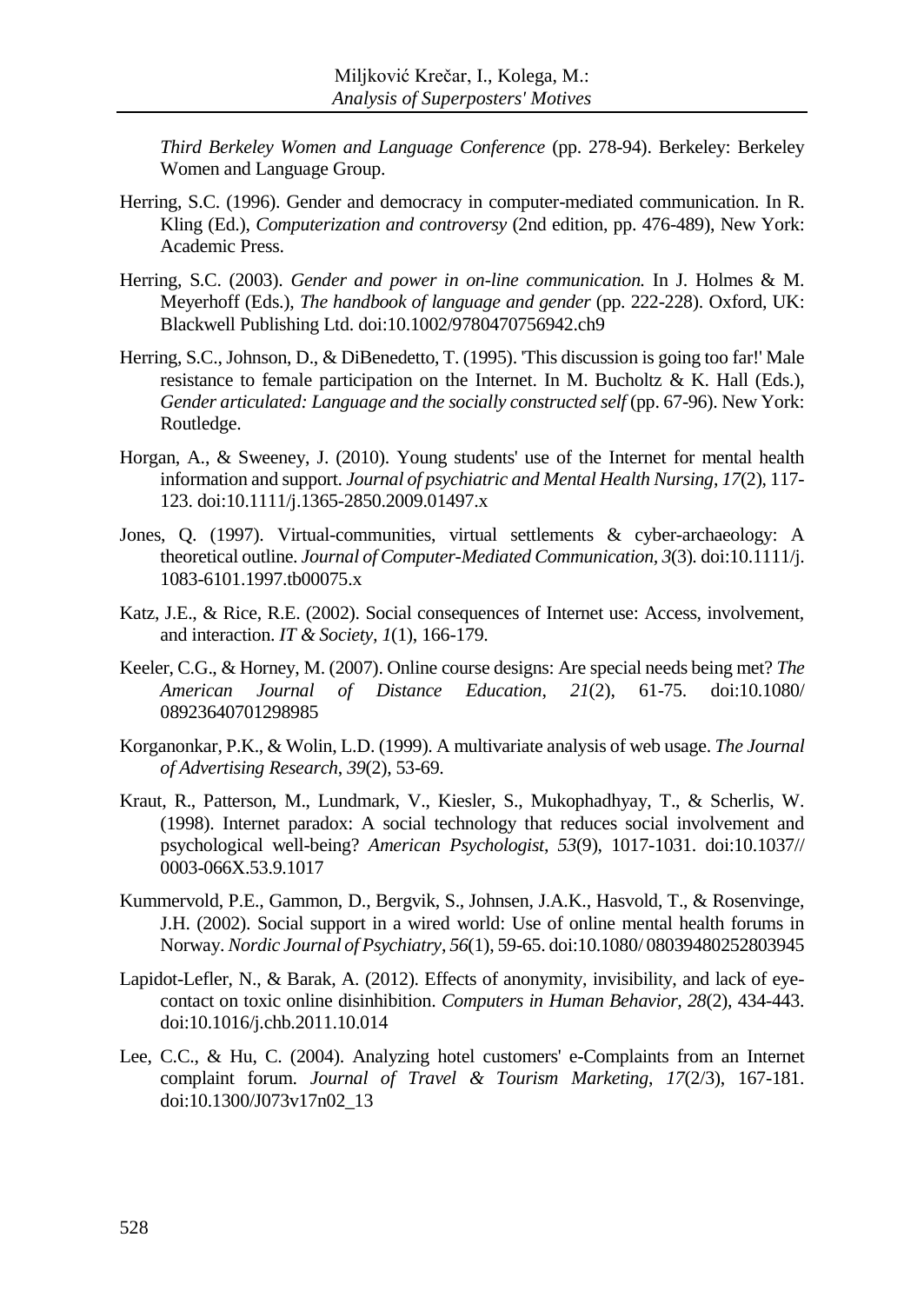- Lee, S., Kim, J.H., & Rosen, D. (2009). A semantic network and categorical content analysis of Internet and online media research. *The Open Communication Journal*, *3,* 15-28. do[i:10.2174/1874916X00903010015](http://dx.doi.org/10.2174/1874916X00903010015)
- Leung, L. (2013). Generational differences in content generation in social media: The roles of the gratifications sought and of narcissism*. Computers in Human Behavior, 29*(3), 997-1006. doi:10.1016/j.chb.2012.12.028
- Malaspina, C. (2013). *The spiral of silence and social media: Analysing Noelle-Neumann's phenomenon application on the Web during the Italian Political Elections of 2013,* (Doctoral dissertation). London School of Economics and Political Science, London.
- Matsunaga, M. (2010). How to factor-analyze your data right: Do's, dont's, and how-to's. *International Journal of Psychological Research, 3*(1), 97-110.
- McCormack, A., & Coulson, N. (2009). Individuals with eating disorders and the use of online support groups as a form of social support. *Cyberpsychology: Journal of Psychosocial Research on Cyberspace, 3*(2), 1-11. doi:10.1097/NCN. 0b013e3181c04b06
- Pallant, J. (2011). *SPSS priručnik za preživljavanje.* Beograd: Mikro knjiga.
- Palmer, S., Holt, D., & Bray, S. (2008). Does the discussion help? The impact of a formally assessed online discussion on final student results. *British Journal of Educational Technology, 39,* 847-858. doi:10.1111/j.1467-8535.2007.00780.x
- Papacharissi, Z., & Rubin, A.M. (2000). Predictors of Internet use*. Journal of Broadcasting and Electronic Media, 44*(2), 175-196. doi:10.1207/s15506878jobem4402\_2
- Pitta, D.A., & Fowler, D. (2005). Internet community forums: An untapped resource for consumer marketers. *Journal of Consumer Marketing*, *22*(5), 265-274. doi:10.1108/ 07363760510611699
- Price, L, Leong E., & Ryan M. (2005). Motivations for social Internet use. *ANZMAC Conference: Consumer Behaviour*. Retrieved from http://www.anzmac.org/ conference\_archive/2005/cd-site/pdfs/3-Consumer-Beh/3-Price.pdf
- Rojo, A., & Ragsdale, R.D. (1997). Participation in electronic forums: Implications for the design and Implementation of collaborative distributed multimedia. *Telematics and Informatics, 14*(1), 83-96*.*
- Ruggiero, T.E. (2000). Uses and gratifications theory in the 21st century. *Mass Communication & Society, 3*(1), 3-37. doi:10.1207/S15327825MCS0301\_02
- Seale, C., Ziebland, S., & Charteris-Black, J. (2006). Gender, cancer experience and internet use: A comparative keyword analysis of interviews and online cancer support groups. *Social Science & Medicine*, *62*(10), 2577-2590. doi:10.1016/j.socscimed.2005.11.016
- Seymour, W., & Lupton, D. (2004). Holding the line online: Exploring wired relationships for people with disabilities. *Disability and Society, 19*(4), 291-305. doi:10.1080/ 09687590410001689421
- Simkova, B., & Cincera, J. (2004). Internet addiction disorder and chatting in the Czech Republic. *CyberPsychology & Behavior, 7*(5), 536-539. doi:10.1089/cpb.2004.7.536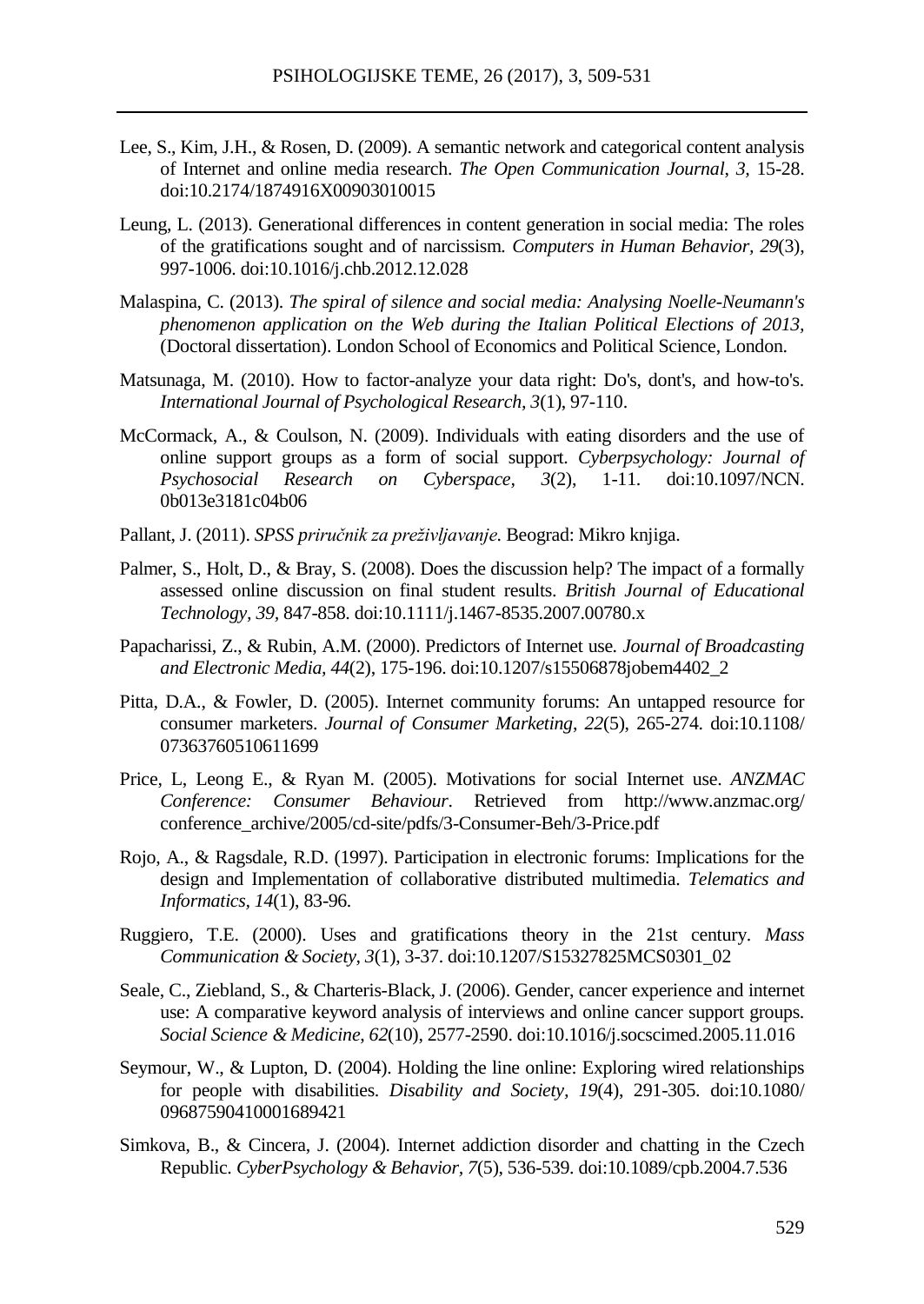- Stafford, T.F., Stafford M.R., & Schkade L.L. (2004). Determining uses and gratifications for the Internet. *Decision Sciences, 35*(2), 259-288. doi:10.1111/j.00117315.2004.02524.x
- Sutton, L.A. (2012). Using usenet: Gender, power, and silence in electronic discourse. *Annual Meeting of the Berkeley Linguistics Society, 20*(1), 506-520. doi[:10.3765/bls.](http://dx.doi.org/10.3765/bls.v20i1.1480) [v20i1.1480](http://dx.doi.org/10.3765/bls.v20i1.1480)
- Thomas, M.J. (2002). Learning within incoherent structures: The space of online discussion forums. *Journal of Computer Assisted Learning*, *18*(3), 351-366. doi:10.1046/j.0266- 4909.2002.03800.x
- Thurlow, C., Lengel, L., & Tomic, A. (2004). *Computer mediated communication: Social interaction and the internet*. Thousand Oaks, CA: Sage.
- Wang, W., & Shih, J. (2014). Factors influencing university students' online disinhibition behavior - The moderating effects of deterrence and social identity. *International Journal of Social, Behavioral, Educational, Economic and Management Engineering, 8*(5), 1477-1483.
- Whang, L.S.M., Lee, S., & Chang, G. (2003). Internet over-users' psychological profiles: A behavior sampling analysis on internet addiction. *CyberPsychology & Behavior*, *6*(2), 143-150. doi:10.1089/109493103321640338
- Wojcieszak, M.E., & Mutz, D.C. (2009). Online groups and political discourse: Do online discussion spaces facilitate exposure to political disagreement? *Journal of Communication, 59*, 40-56. doi:10.1111/j.1460-2466.2008.01403.x
- Woong Yun, G., & Park, S-Y. (2011). Selective posting: Willingness to post a message online. *Journal of Computer-Mediated Communication, 16*, 201-227*.* doi:10.1111/j.1083-6101.2010.01533.x